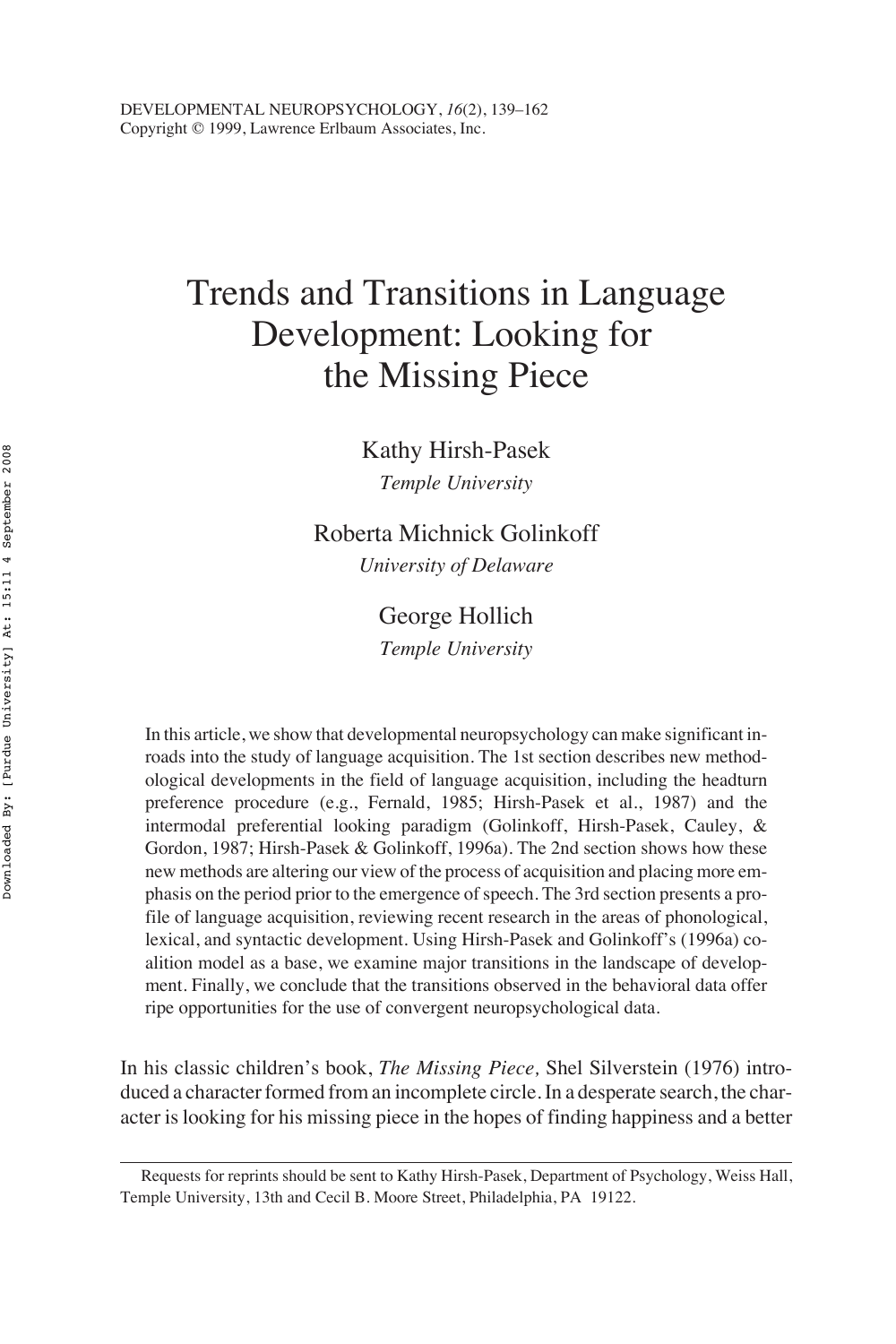understanding of himself. To researchers in the area of language development, the research capability available in developmental neuropsychology may provide the missing piece. Scientists, educators, and reporters alike want to know how the brain develops and how input in the form of language stimulation affects the brain and promotes language learning. To date, however, there are only incomplete responses to these questions. We are told that there is a dramatic increase in neural density in the first 2 years of life and that this increase seems to reach its peak around the time when children enter the vocabulary spurt and launch into grammar (Elman et al., 1996). We are also told that input (linguistic and nonlinguistic) acts as a kind of sculptor to refine brain connections that are excited from without and within (Elman et al., 1996). However, we cannot yet give many specifics on the relation between brain growth and particular language advances. Just as Chomsky (1964) once thought that language development could provide a window into the mind, a better understanding of recent trends in language acquisition will allow language to become a window into the brain. By reviewing recent trends and transitions observed in the behavioral study of language, we offer new clues as to where to look for the missing pieces in the brain–language connection.

To that end, this article is organized in four parts. The first part reviews trends in the creation of research methodology. In the past 10 years, researchers who study language acquisition have developed several methods that permit a view of language acquisition from its inception. The second part demonstrates how these methods led to a different focus in the study of early language, from a focus on 2 and 3-year-olds learning grammar to a focus on infants who are analyzing speech and comprehending words and grammar in the first 2 years of life. The third part presents a profile of language development that takes these new trends into account. Using Hirsh-Pasek and Golinkoff's (1996a) coalition model as a base, major transitions on the landscape of development are examined in the acquisition of phonology, semantics, and grammar from infancy to age 3. Finally, the last part concludes by suggesting that transitions observed in the behavioral data offer ripe opportunities for the discovery of convergent data in neuropsychological research.

# TRENDS IN THE DEVELOPMENT OF METHODS TO STUDY LANGUAGE ACQUISITION

To appreciate the way in which trends in methodology have transformed the field, we begin with a piece of ancient history. In 1970—almost 30 years ago—researchers struggled over what utterances such as "Mommy sock" meant (Bloom, 1970). Were children just conjoining two words without any underlying structure or were they expressing meaning relations such as *agent–object*(e.g., "Mommy [agent] put on my sock [object]")? Were they also expressing grammatical relations such as *subject* of the sentence (e.g., Mommy) and *object* of the sentence (e.g., sock)? At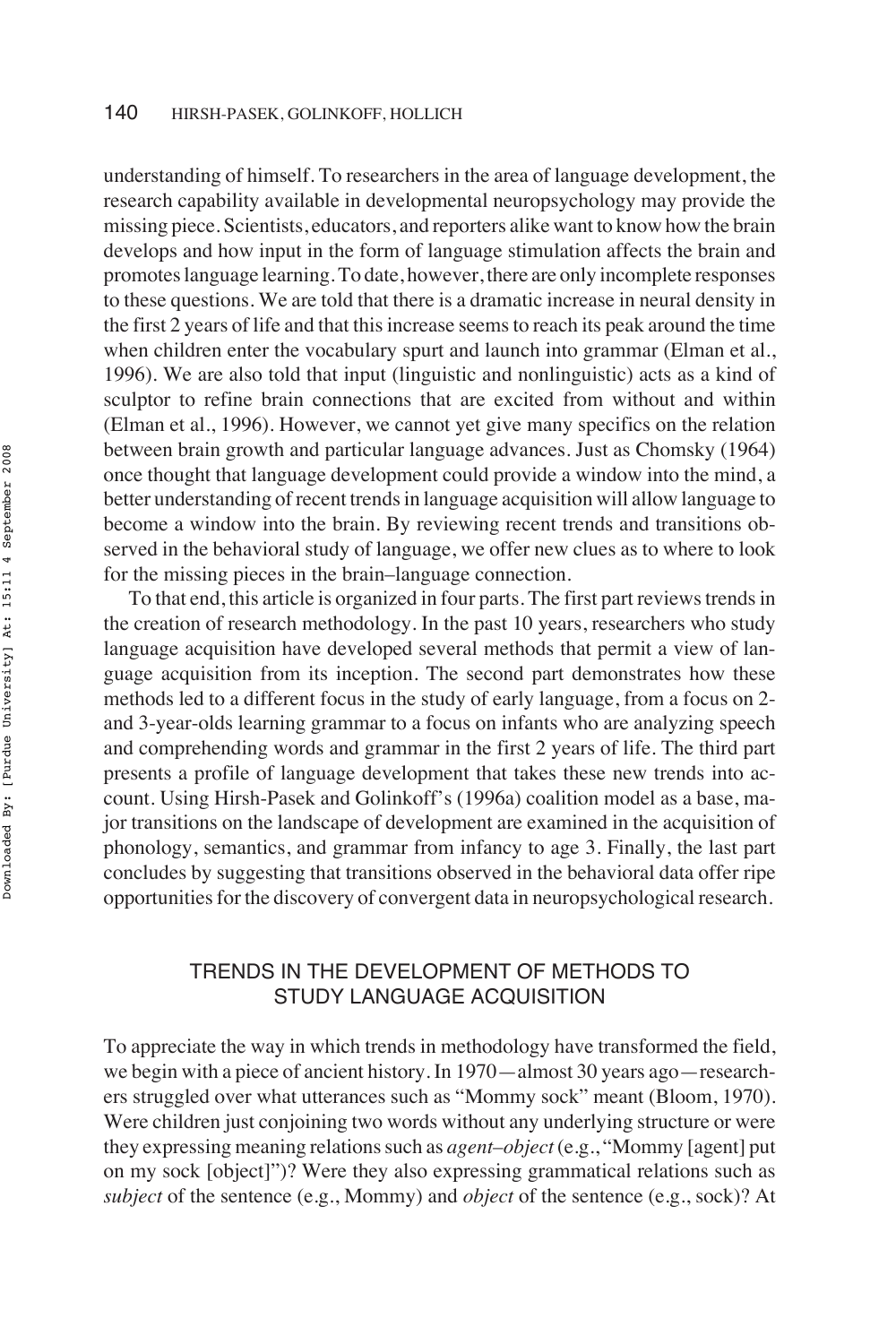the time, the field could have profited from converging neuropsychological evidence to adjudicate between these claims. Such methods, however, were not yet on the scene. Much ink was spilled, and the issue is still largely unresolved. The issue became a matter of interpretation from one kind of data, data from language production. Chomsky (1964) himself exhorted us to develop methods that would "trick" children into showing what they know about language. He wrote:

If anything far-reaching and real is to be discovered about the actual grammar of the child, then rather devious kinds of observations of his performance, his abilities, and his comprehension will have to be obtained, so that a variety of evidence may be brought to bear on the attempt to determine what is in fact his underlying linguistic competence at each stage of development. (p. 36)

In the 1970s, the field did not have many methods that allowed us to probe beyond what we could see in language production other than pointing at pictures (Fraser, Bellugi, & Brown, 1963) and acting out sentences on command (see Shipley, Smith, & Gleitman, 1969). These techniques, however, only allowed us to test children who would agree to play the game by the experimenter's rules and who already understood much language. If researchers wanted to study the very origins of infants' appreciation of the sound system of their language, how they learned words, and how they broke into the grammatical system, they needed to invent reliable methods that could be used before language production began.

In the late 1980s and now in the 1990s, there has been a striking increase in the number of techniques that researchers can use to understand what children know about language before they can produce it. Data resulting from these methods have had a dramatic effect on how we view the process of language acquisition, on where we see the significant transitions in language acquisition as occurring, and on the theories posited to account for the phenomenon. Indeed, there are enough new methods to warrant an edited book just on current methodological techniques within the field (McDaniel, McKee, & Cairns, 1996).

A number of labs around the country, for example, now use the headturn preference procedure, first introduced by Fernald (1985) and modified by Hirsh-Pasek et al. (1987). This method allows us to study young children's phonological and grammatical knowledge. In the headturn preference procedure (as seen in Figure 1), the child is trained that some linguistic or auditory stimulus emanates from the left and right sides of the apparatus when the red light on that side blinks. In some experiments, children are preexposed to a list of stimuli or a paragraph. They are then offered the original stimulus or a stimulus that is constructed to vary from the original in specific ways. By way of example, the paradigm was used recently by Jusczyk and Aslin (1995) to demonstrate that 7-month-old babies prefer to listen to a paragraph that contains familiar words to which they have been preexposed more than to a paragraph that contains novel words. Furthermore, using this technique,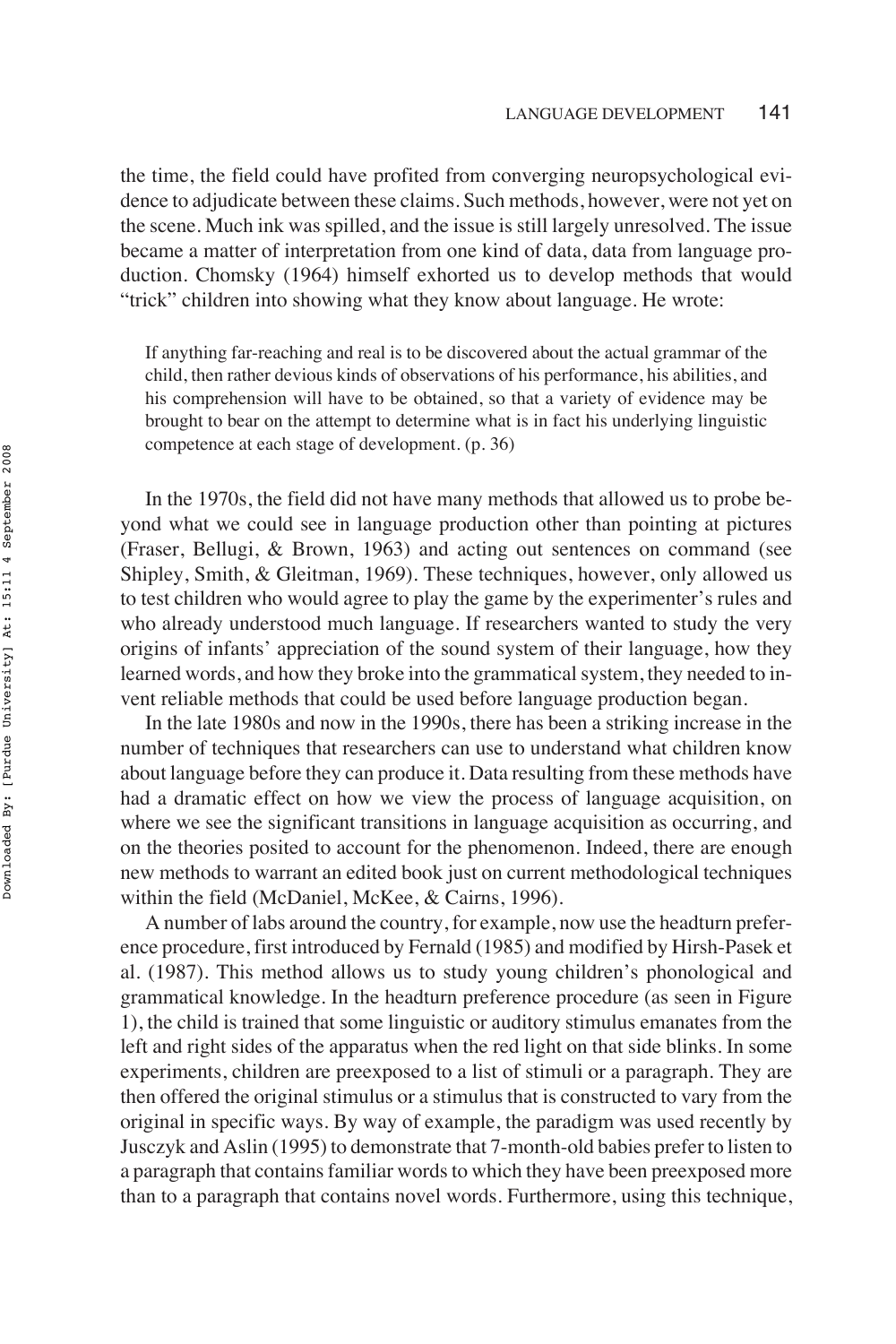

FIGURE 1 The headturn preference procedure.

Jusczyk and Aslin found that the effect went the other way as well. That is, 7-month-olds hearing a paragraph will then prefer to listen to a list of words from the paragraph more than a list of new words that did not appear in the paragraph.

Jusczyk and Aslin (1995) showed then that babies can remember the phonological and prosodic contours of words before they know anything about their meaning. This work as well as many other studies using this paradigm are reviewed in Jusczyk's (1997) definitive book on phonological development. The capabilities revealed in this book using the headturn preference procedure could be refined with neuropsychological data.

Golinkoff and Hirsh-Pasek's intermodal preferential looking paradigm (IPLP; Golinkoff,Hirsh-Pasek,Cauley,&Gordon,1987;Hirsh-Pasek&Golinkoff,1996a, 1996b) has also greatly expanded our understanding of children's early language knowledge (see Figure 2). The key to this method is that it allows us find ways to investigate early language knowledge in children who cannot yet talk. The IPLP is a unique way to study language comprehension—both grammatical and lexical—and has recently been extended to study phonemic development (Hoskins, Golinkoff, Chung, Hirsh-Pasek, & Rocroi, 1998). In the IPLP, children are shown two simultaneous video events as they hear a linguistic message delivered from a central speaker. In the simplest case, a boat might appear on one screen while the other screen displays a shoe. A voice emanating from between the televisions asks the child, "Where's the shoe? Find the shoe!" The rationale of the method is that if children understand the language being used, they should watch the screen that matches the linguistic stimulus more than the screen that does not match it. To carry the example forward, they should watch the shoe more than the boat. Hirsh-Pasek and Golinkoff (1996a) described the method in detail as well as offering a new theory of language development. Neuropsychological data could only expand and enrich findings from the IPLP.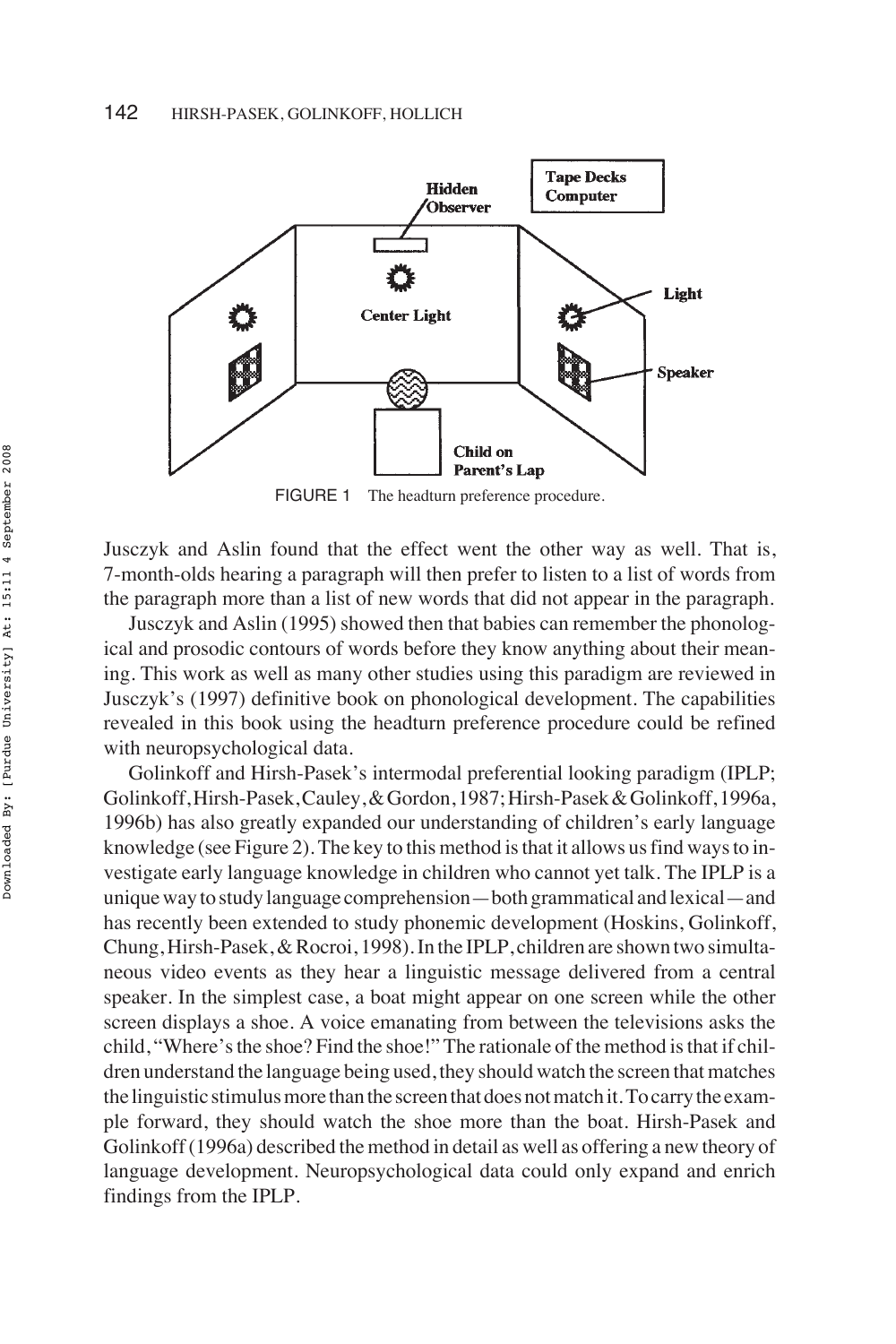

FIGURE 2 The intermodal preferential looking paradigm.

The IPLP has recently been extended into a new 3-D version (Golinkoff, Hirsh-Pasek, & Hollich, 1999; Hollich, Hirsh-Pasek, & Golinkoff, in press) that utilizes real objects instead of videotaped displays. As seen in Figure 3, this method incorporates the use of real objects that can be presented side by side on a board developed by Fagan (1971; Fagan, Singer, Montic, & Shepard, 1986) that flips. Using this method, we can teach babies the names of novel objects under a range of conditions. Then, as in the original IPLP, we can test for whether babies learned the name of the object by presenting two objects on the board and asking for one of them by name. If children learned the object name, they should look more to the matching than to the nonmatching object. The method has now been used with hundreds of babies between the ages of 12 and 24 months. The unusual thing about this method is that there is so little participant loss, even at the youngest ages.

A fourth method, the habituation paradigm, also uses visual fixation as the dependent variable and has been adapted to the study of linguistic questions. Gogate and Bahrick (1998) and Werker, Cohen, Lloyd, Casasola, and Stager (1998) recently developed a match–mismatch procedure that crosses linguistic and visual stimuli after habituation occurs. For example, Gogate and Bahrick habituated 7-month-olds to the presentation of a crab concurrent with the vowel sound /ah/ (as in *ma*) and a lambchop presented with the vowel sound /ee/ (as in *see*). If the baby learned the association, then changing the pairings, putting /ah/ with the lambchop and /ee/ with the crab, should instigate dishabituation. Interestingly, babies only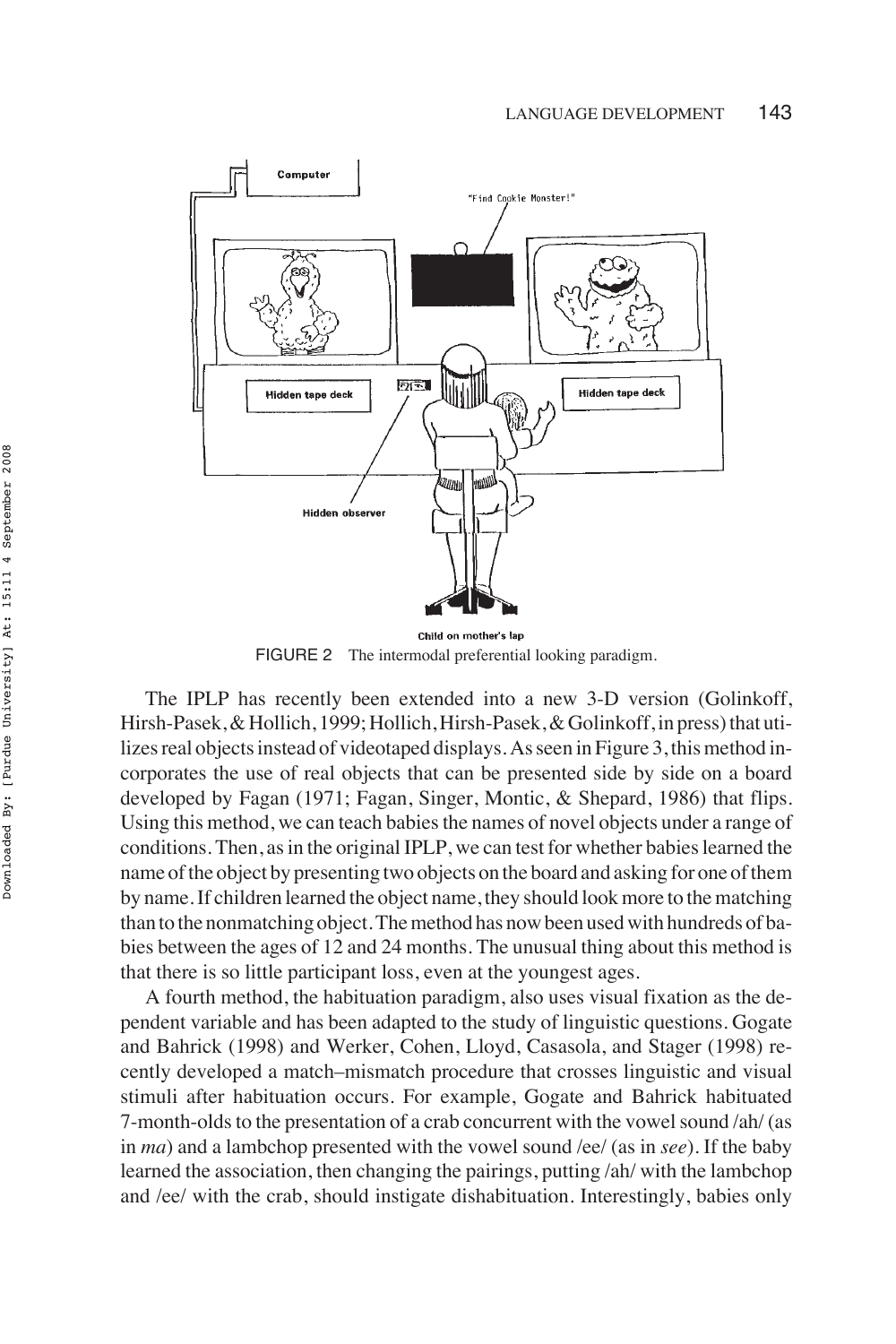

FIGURE 3 The 3-D intermodal preferential looking paradigm.

showed recovery from habituation, evidence of having learned the association, when the object moved synchronously with the production of the vowel sound. When the objects did not move or moved asynchronously, dishabituation did not occur. This method has also proven useful for the study of early phonological discrimination (Stager & Werker, 1997) and the processes involved in early word learning (Werker et al., 1998).

Finally, a method that we put into the same category as these other three methods is the use of neuropsychological measures such as cortical evoked response potentials (ERPs), whose products fill the pages of this and related journals and books (e.g., Molfese & Betz, 1988). These methods require only that the child sit reasonably still to avoid movement artifacts and pay attention to the stimulus presented. They, therefore, have tremendous advantages for tapping into the response of the brain to a wide range of stimuli while not requiring that the participant really do anything other than attend.

There are two important points to highlight about these new families of methods and how they have already advanced the field. First, these methods make it possible to study language development prior to, as well as after, the child's first single- or two-word utterance. This is crucial to our enterprise because these methods open up the course of development to our inspection. Second, all of these methods make minimal demands on infants and young children by asking that infants respond with capabilities already in their repertoire. These methods use dependent variables such as head turning, looking, and listening. None of these methods require that children follow commands (e.g., acting out commands) or talk to demonstrate their linguistic capabilities.

We predict that the wave of the future will be the use of multiple methods, both behavioral and neuropsychological, on the same research projects to better under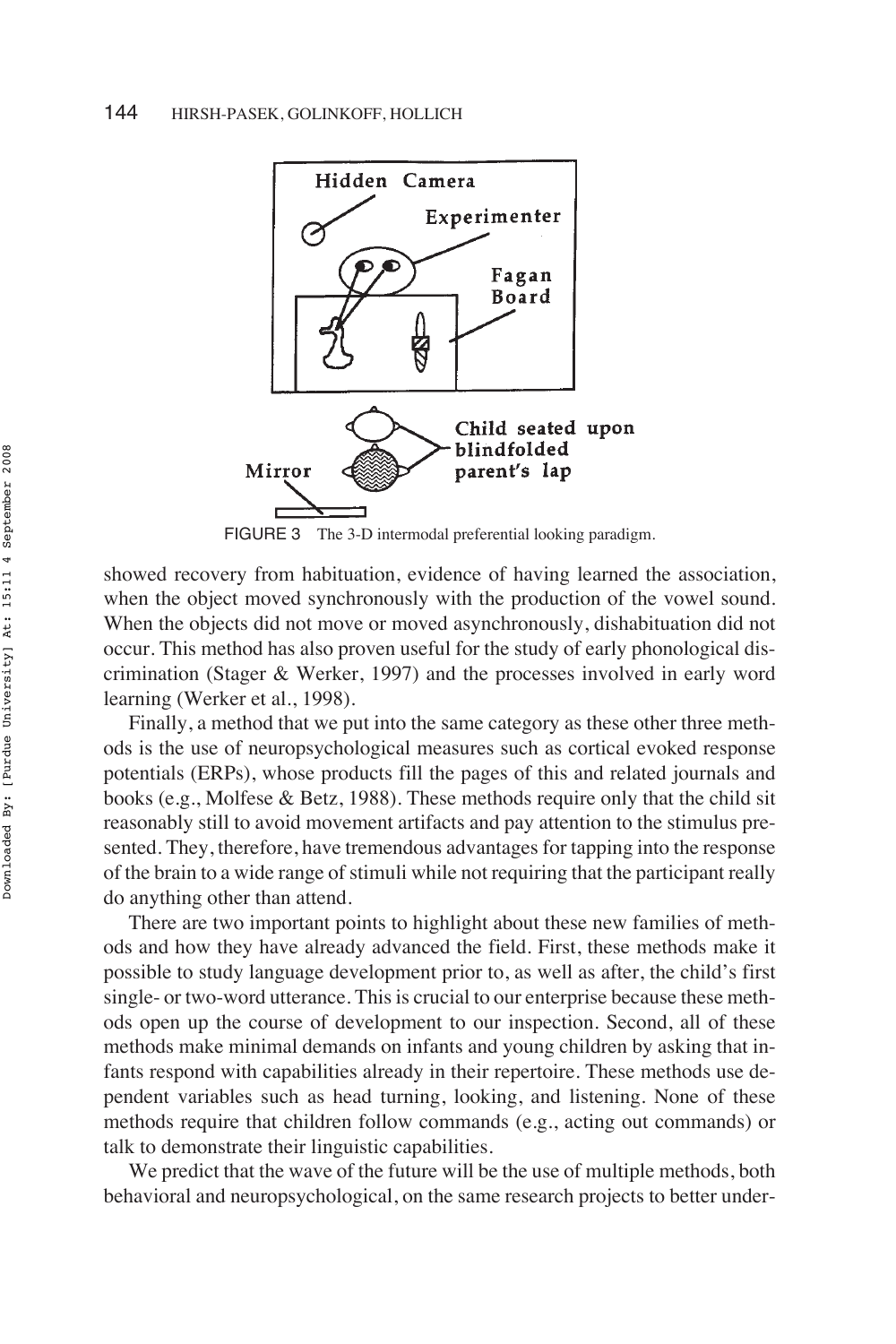stand behavior through interlaboratory collaborations. In particular, neuropsychological data can be extremely useful in looking at a number of putative shifts that have been uncovered in the behavioral data and that now form the cornerstones of language development theory. Observing a corresponding and convergent shift in neuropsychological response data can help to solidify findings in our literature at large.

### TRENDS IN THEORY

The research products of the methodological advances just reviewed have significantly altered the way in which the field views early language development. Language-learning infants of the 1970s came in two varieties. Either they were thought to be equipped with innate language-learning devices that sifted through an impoverished input to generate language or they were carefully molded by interactions in the environment that guided language growth through infant-directed speech and expansions and repetitions of child speech. Hirsh-Pasek and Golinkoff (1996a) referred to these families of theories as *inside-out* and *outside-in,* respectively. We contend that these views are more alike than they are different and that they share a host of common presuppositions. Nonetheless, these more extreme views are still well represented in the warring factions of the field of language acquisition. Recent findings in infant research have given way to a new kind of theory that some have defined as the *radical middle.* Led by Karmiloff-Smith (1992), the new brand of language development theories holds that infants are biased to attend to particular stimuli over others in the environment. This initial "jump start" primes the system so that children can then construct ever more complex behaviors in the course of development. The search for the initial biases then began. Infant researchers in phonology, semantics, and syntax began to hunt for the developmental primes for language learning. The infant language learner of the 1990s was to become a baby with initial biases who performed statistical and distributional analyses on the input and who constructed language out of somewhat meager beginnings. The new focus was on the very young language learner of 0 to 18 months and not on the more advanced language user in the "geriatric" set of 2 or 3 years.

Hirsh-Pasek and Golinkoff's (1996a) coalition framework of language development is in the spirit of these new models. As seen on Figure 4, the infant is surrounded by multiple inputs—prosodic, semantic, environmental, and so on—at all times. Within each input, children selectively attend to certain stimuli over others. Using what Hirsh-Pasek and Golinkoff called *guided distributional learning,* infants, like budding statisticians, use initial biases as the building blocks to create far more complex linguistic representations. One distinction between the coalition model and those like Karmiloff-Smith's (1992) is that, in the Hirsh-Pasek and Golinkoff framework, all input systems are not created equal. Rather, as in dynamic systems theory (Smith & Thelen, 1993), infants are differentially sensitive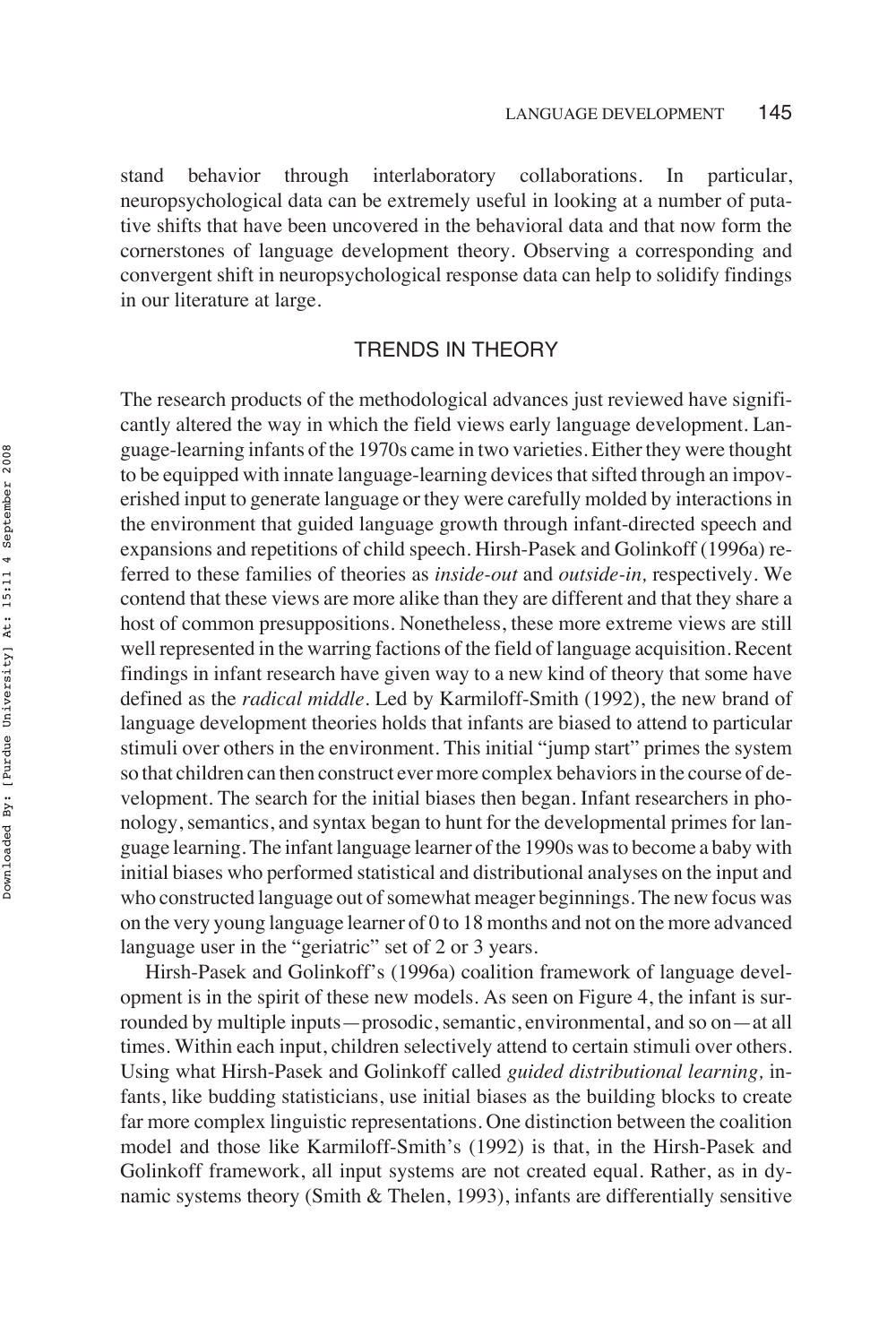

FIGURE 4 The three developmental phases in the coalition model of language comprehension.

to certain inputs over others during the course of development. Thus, at the earliest phase of language development, the prosodic aspects of the input is primary. Babies appear to notice that sentences begin and end with cues like vowel lengthening or pitch declination and that meaning has more to do with the melodies of speech (its prosodic contours) than with the words that are used (Fernald, 1989). Babies coo happily when parents use a happy voice to say, "You're ruining my life! I hate you!"

This period of reliance on the prosodic aspects of language is followed by a period of reliance on semantic input. Initially, semantic probability rules the day. Thus, for example, when presented with a picture of a baby and a mommy, children ignore the syntax in the sentence, "Where's the baby's mommy?" and interpret the sentence as if it meant "the mommy's baby," pointing to the baby instead of to the mommy (Golinkoff & Markessini, 1980). Finally, once children are around the age of 2, they come to be able to rely on syntax—not semantic probability—to interpret sentences describing improbable relations like "The mouse chases the elephant" (Strohner & Nelson, 1974).

It is in this theoretical framework that we describe some of the primes and transitions in phonology, semantics, and grammar that earmark good places to look for convergent data using the tools of neuroscience.

### TRANSITIONS IN LANGUAGE DEVELOPMENT

Within the newer models, three questions become central. First, what are the developmental primes? That is, what are the biases with which children begin their language-learning journey? These can be conceived of as abilities, such as phoneme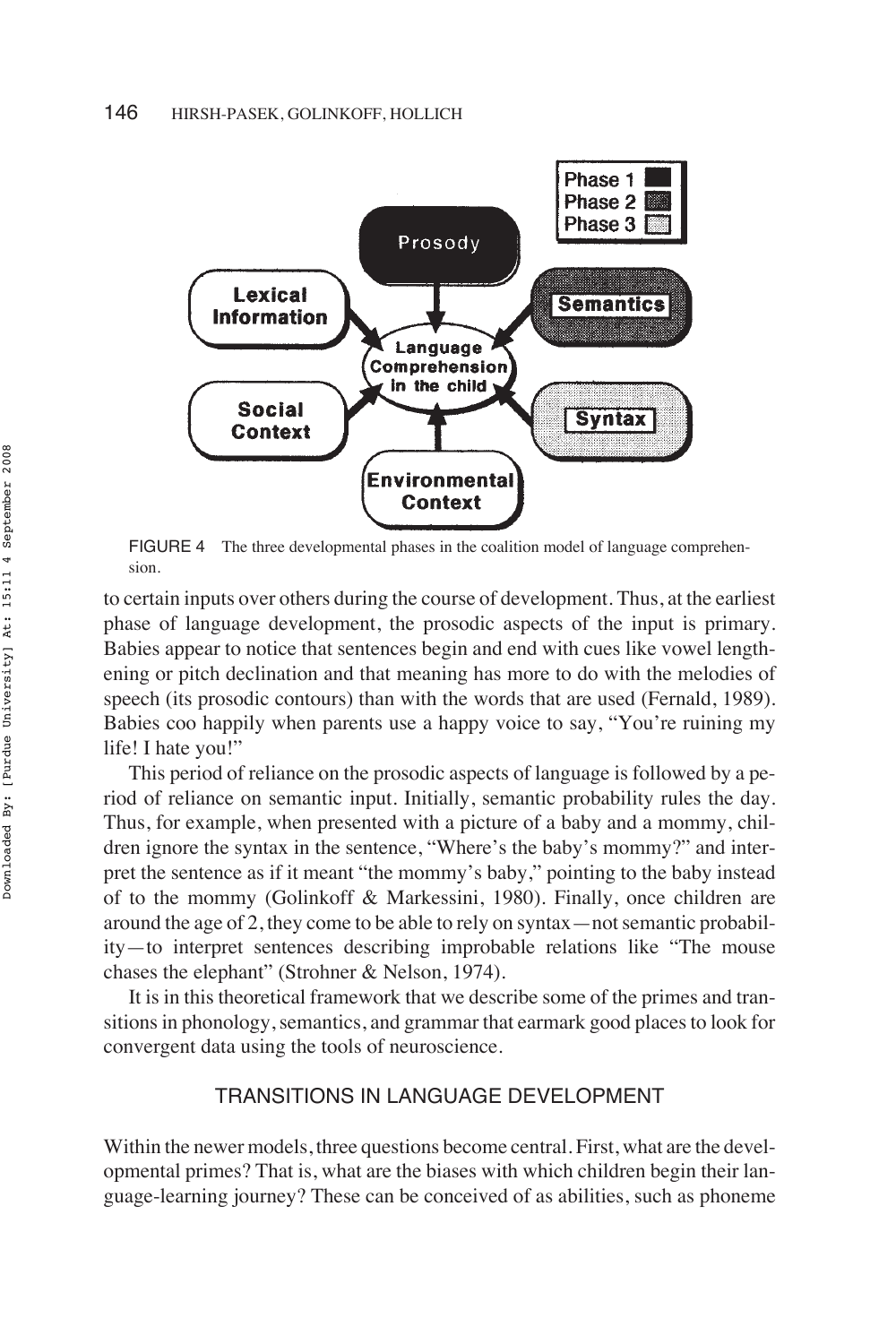discrimination, that come for free at birth or as skills that babies construct at one level that then serve as primes for the next. Second, can children use the primes to do guided distributional analyses in the service of language learning? That is, can research uncover what in the input the child is computing to move to the next phase? Third, what are the marked transitions in development that take place within as well as between phases? Each of these questions is examined with respect to phonological, semantic, and syntactic development. Given the wealth of research in the area of infant language development, however, we can only review a sampling of the available research.

## Prosody and Phonology

What are the developmental primes? Groundbreaking research at Brown University (Eimas, Siqueland, Jusczyk, & Vigorito, 1971) suggested that babies come into the world prepared to discriminate between phonemes in all languages (see Jusczyk, 1997; Werker & Pegg, 1992 for reviews). Eimas et al. further established that babies hear speech sounds in the same way that adults do, exhibiting what has been called *categorical perception.* That is, infants and adults tend to call a range of sounds /p/ and a range of different sounds /b/. Indeed, even though we can experimentally create an artificial situation such that  $a/p$  is acoustically closer to the typical /b/, adults and babies will still hear the sound as within the bounds of /p/.

These early phonological abilities, in and of themselves, give rise to a number of research questions that have been investigated behaviorally and with neuropsychological techniques. For example, data confirm that presentation of language sounds creates a response in the auditory cortex (Marantz et al., 1996) and that speech sounds are responded to differently in the brain than nonspeech sounds (e.g., Molfese, Freeman, & Palermo, 1975). Neuropsychological tasks also confirm that /b/s are treated differently than /p/s and that categorical perception is reflected in brain processing (Marantz et al., 1996). These findings become key when we examine some of the research bearing on the second question.

Can babies use the primes to conduct guided distributional analyses in service to language learning? From the behavioral data, the answer is clearly *yes.* The fact that babies are sensitive to sounds allows them to notice sequences of sounds they hear frequently. Mandel, Jusczyk, and Pisoni (1995) found by using the headturn preference procedure that babies seem to recognize their own name by 4 months of age. Because babies prefer their own name over different names that share syllable number and stress patterns, it appears that babies are remembering the sounds that compose their names. This result raises a host of tantalizing questions, and few researchers (other than Jusczyk and his colleagues) are probing word storage (or perhaps we should refer to it as *acoustic string* storage) in babies this young. Do babies show a unique brain response to their own names even prior to 4 months? Could researchers use babies' brain responses to their own name as a kind of base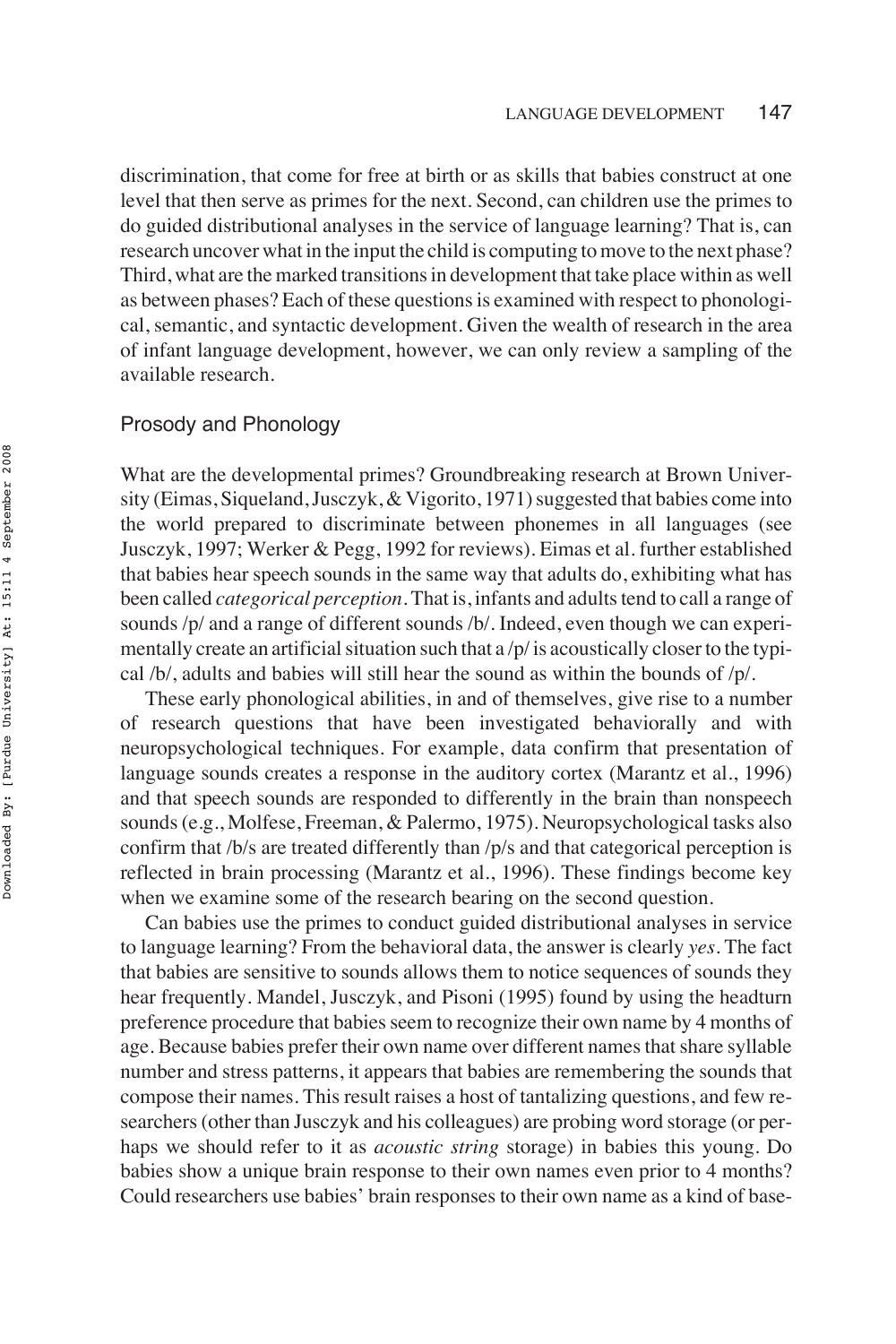line to see what other words babies can recognize? Neuropsychological data could provide one path of discovery.

Babies also begin to notice which sounds occur in their language and which do not. One study (Jusczyk, Friederici, Wessels, Svenkerud, & Jusczyk, 1993) asked whether babies could tell the difference between words in their own and another language. American, English-reared babies heard words from either English or Dutch. Dutch is the perfect foil language because the prosody of Dutch is similar to that of English. Therefore, if babies can tell the difference between Dutch and English words, they must be doing so based on the sound segments that made up the words. Some of the Dutch sounds are not permissible in English. For example, Dutch uses the /r/ sound very differently than the English /r/, sometimes having /r/ sound like a trill, sometimes like gargling, and sometimes like gathering phlegm in the throat. Also, Dutch allows words to start with sound sequences like /kn/ and /zw/, and English does not. At what age might babies be sensitive to such differences? How many months of exposure to their native language is necessary to be able to learn about patterns of sounds that co-occur in the language stream?

By 9 months of age, American and Dutch babies could already distinguish between English and Dutch. At 6 months of age, babies showed no preference for words from their native language. These are impressive capabilities. Recall that the average 9-month-old is babbling and producing no words. Yet somewhere between 6 and 9 months of age, babies, like little statisticians, are computing which sounds occur in their language and which do not. Convergent neuropsychological data beg to be collected on when this shift in the ability to discriminate between native and nonnative sounds occurs.

However, there is an even more impressive finding. By 9 months, babies are sensitive to the sequences of sounds, or *phonotactics,* that are possible (or not possible) in their native language. Friederici and Wessels (1993) found that 9-month-old Dutch babies preferred to listen to syllables composed of phonotactic sequences that are legal rather than illegal in their own language. Furthermore, Jusczyk, Luce, and Charles-Luce (1994) showed that 9-month-olds are sensitive to the frequency of legal sequences in their own language, preferring to listen to phonotactic sequences that occur frequently in English over those that occur infrequently. Six-month-olds are not sensitive to these distinctions. Neuropsychological data could help converge on when and why this shift occurs.

Why are these findings about the capabilities of 9-month-olds important? Recognizing the sound combinations that can occur in their language gives babies a leg up in finding the breaks between the words. The 9-month-old baby has become a pattern detector who has an enormous advantage over the 6-month-old in finding words in the stream of speech. Thus, by the time babies are 9 months old, they are performing statistical analyses on the language they hear, noting which sound sequences can and cannot occur in their ambient language. This statistical knowl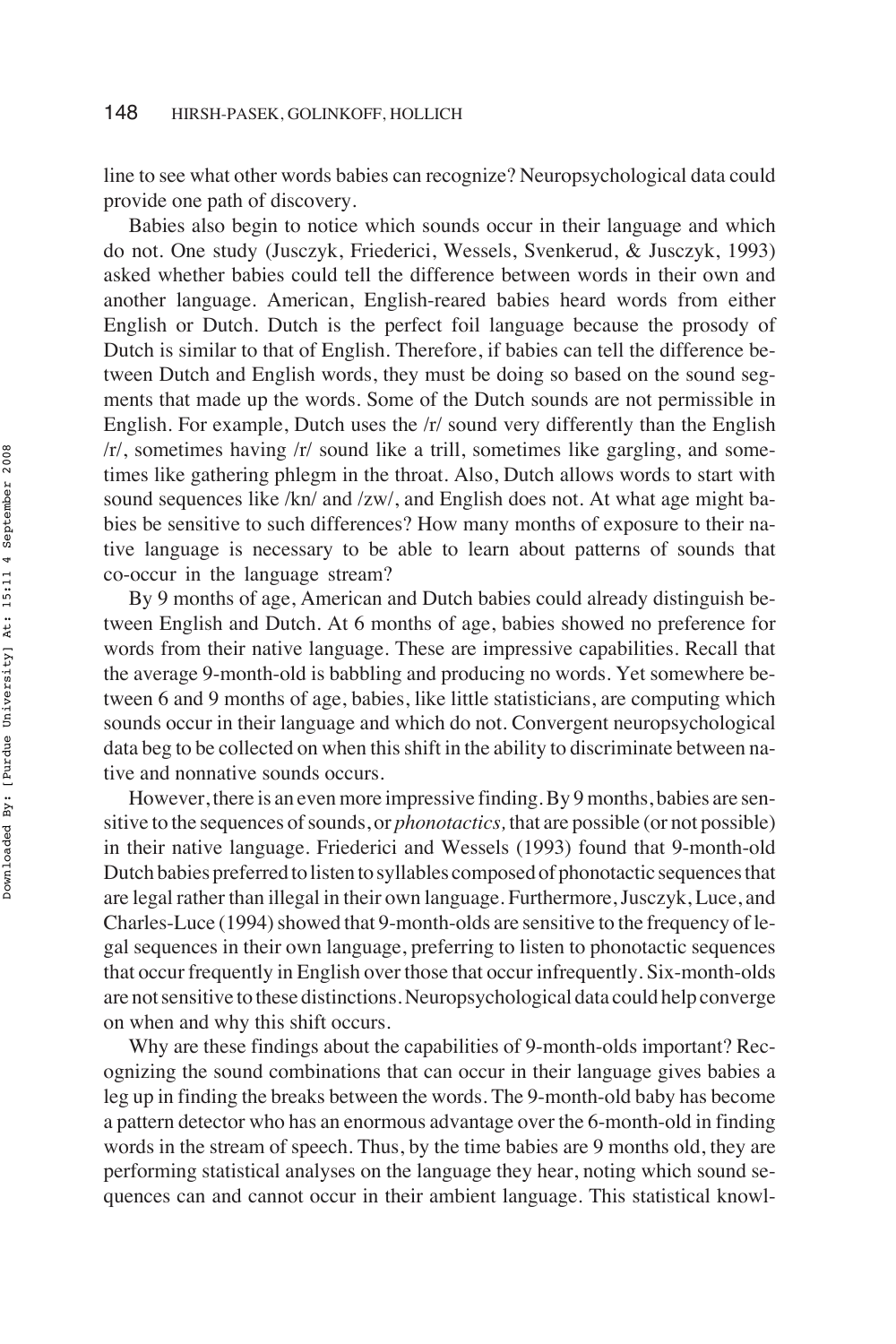edge gives them the ability to figure out that *prettybaby* must be two words, *pretty* and *baby,* and not three words, *pre, tyba,* and *by.* The sounds /tyba/ never occur together in English, and therefore must occur over a break between two words. By noting the possible sequences of sounds that can occur in their native language, infants are discovering where words begin and end. Are 9-month-old babies really this statistically sophisticated? Could an ability to calculate and remember the frequency with which they hear different sound patterns help them carve up the language stream? Positive answers to these questions were provided by another study by Saffran, Aslin, and Newport (1996).

In the headturn preference procedure, 8-month-olds listened for 2 min to a meaningless, continuous sequence of nonsense syllables said in a monotone. They were then given a chance to listen to new sequences of syllables, some of which conformed to the sequence of syllables possible from the original string and some of which did not. Would 8-month-olds prefer to hear new syllable sequences that preserved the probabilities they heard before or would they be just as content to listen to new trisyllabic "words" that did not conform to the statistical probabilities of the original string? Babies showed a preference for the strings that conformed to the probabilities of the original string. By 8 months, babies are sensitive to the statistical properties of the samples of speech they hear, even after only 2 min of exposure. Thus, guided distributional learning, building on the initial prime of phoneme sensitivity, assists the child in making finer discriminations in the stream of speech, discriminations that will lead to the detection of words.

This work begs for replication with neuropsychological measures. Indeed, if the research were expanded to test both children and adults, perhaps we would find that infant brains need less exposure to strings than adult brains to compute these probabilities!

The behavioral studies also address the third question: Are there any marked transitions in phonological development that are central to the course of language growth? The answer here is a definitive *yes.* In addition to the transitions already noted, there is also a fascinating transition that occurs between about 8 to 10 months of age when infants' sensitivity to the distinctions between nonnative phonemes begins to decline (Werker & Tees, 1984). By 10 months, for example, Japanese-reared babies can no longer hear the difference between the sounds /r/ and /l/. To our knowledge there is only one study (Marantz et al., 1996)—one with adults—that has examined brain responses to phonemes that can be discriminated by babies but are not used in the native language. Adults' brain responses show that Japanese speakers class /l/ and /r/ together. So just as these distinctions are not available for conscious use, they are not discriminated by the brain either. Replications and extensions of this work with babies would be most provocative.

In short, when we examine the area of *segmental phonology,* or research on the sounds that comprise human language, there is no doubt that behavioral research could and should be bolstered by brain studies.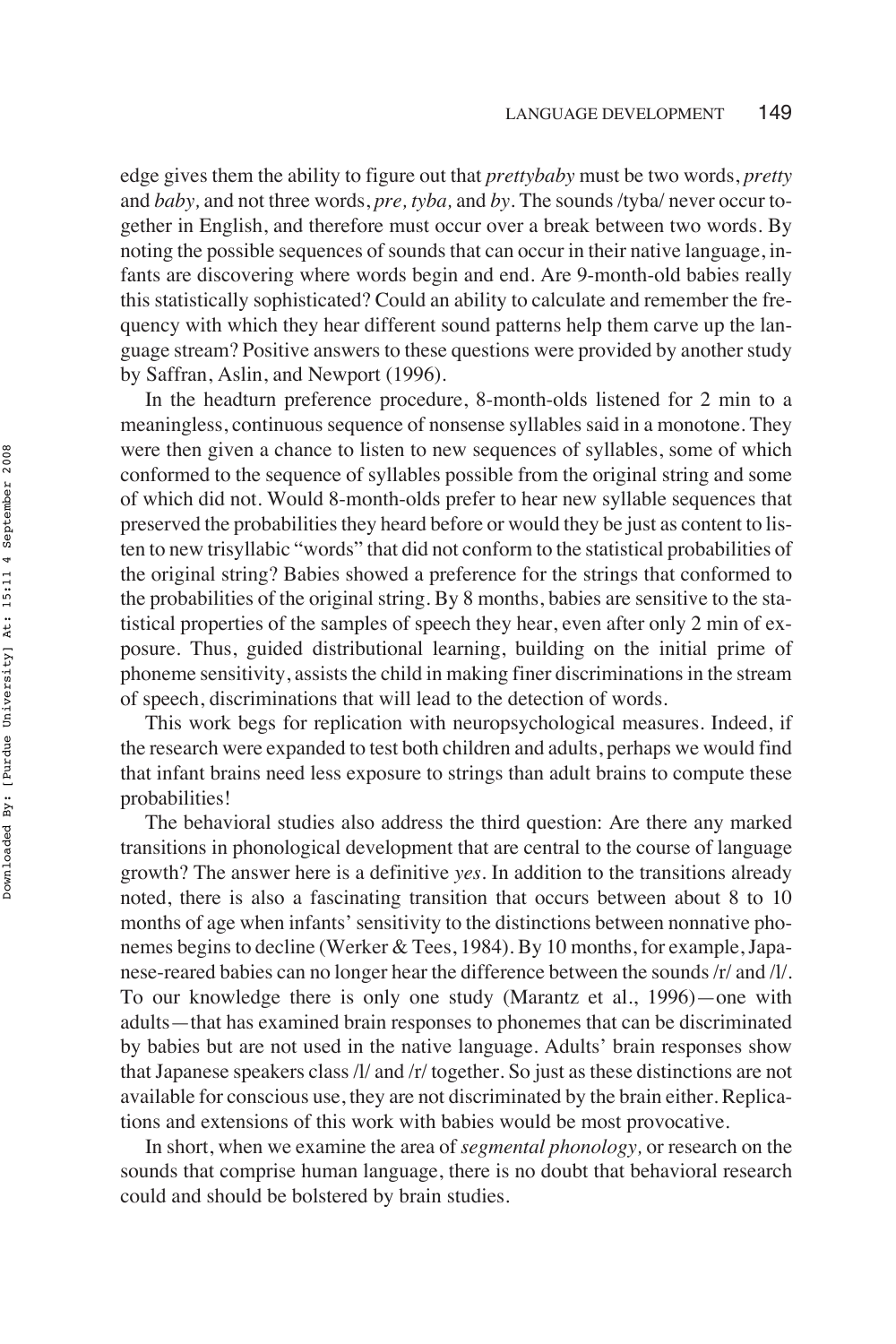#### Words

Prosodic and phonological information are only the first layer that children encounter in the coalition model. Once they master the sounds and sound sequences of their language, those acoustic strings we call*words* begin to pop out. The primes for word learning are the phonological and prosodic sensitivities that the baby refined in the first 9 months of life. These allow them to segment the stream of speech and find the words. The primes may also be a set of word-learning principles or constraints (Golinkoff, Mervis, & Hirsh-Pasek, 1994; Markman, 1989; Merriman & Bowman, 1989; Waxman & Kosowski, 1990) with which children begin word learning and which they refine as they go along. Children do more than just find the words, however. They must discover the form class of each word. How do children ever find the words in the first place?

For theoretical guidance in the area, neuropsychological researchers will see a repriseoftheverysameissuesthatdivideresearchersintheareaofgrammaticaldevelopment. Although the inside-out and outside-in theorists have different names, many of the same issues are debated. Once again, there are two camps that fall on either side of the great divide. In the one camp, the social–pragmatic theorists (analogous to the outside-in theorists) emphasize how young children become word-learning apprentices to the adults in their environments, being guided to learn new words in the context of everyday, culturally specific events (e.g., Nelson, 1996; Tomasello, in press). In the other camp are the constraints or principles theorists, analogous to the inside-out theorists (Golinkoff et al., 1994; Markman, 1989; Merriman & Bowman, 1989; Waxman & Kosowski, 1990). These theorists hold that children approach the word-learning task with some biases, presuppositions, or primes about how to interpret words. No matter of maternal guidance can help children understand, for example, that words tend to label whole objects. Golinkoff et al. (1994) proposed a midline position within this debate. We argue that the principles that guide word learning are not all in place at the start of language acquisition. Rather, these principles develop from an immature to a mature state and initially serve as the developmental primes that get word learning off the ground. Indeed, we posit that there is a coalition model for word learning analogous to the coalition model Hirsh-Pasek and Golinkoff (1996a) developed for language comprehension. That is, consonant with a dynamic systems view (Thelen & Smith, 1994) and as shown in Figure 5, there are multiple cues available for word learning in the child's environment.Childrenaredifferentiallysensitivetocertainofthesecuesoverothers in the course of developmental time. Thus, at different points in development, the child can only mine some of these cues and not others. These cues are the developmental primes of word learning. As they come online in the course of development, they change their weights. Figure 6 shows how the lexical principles Golinkoff et al. posited are organized into two tiers. The following discussion focuses only on how experiments using neuropsychological techniques might get at the first tier.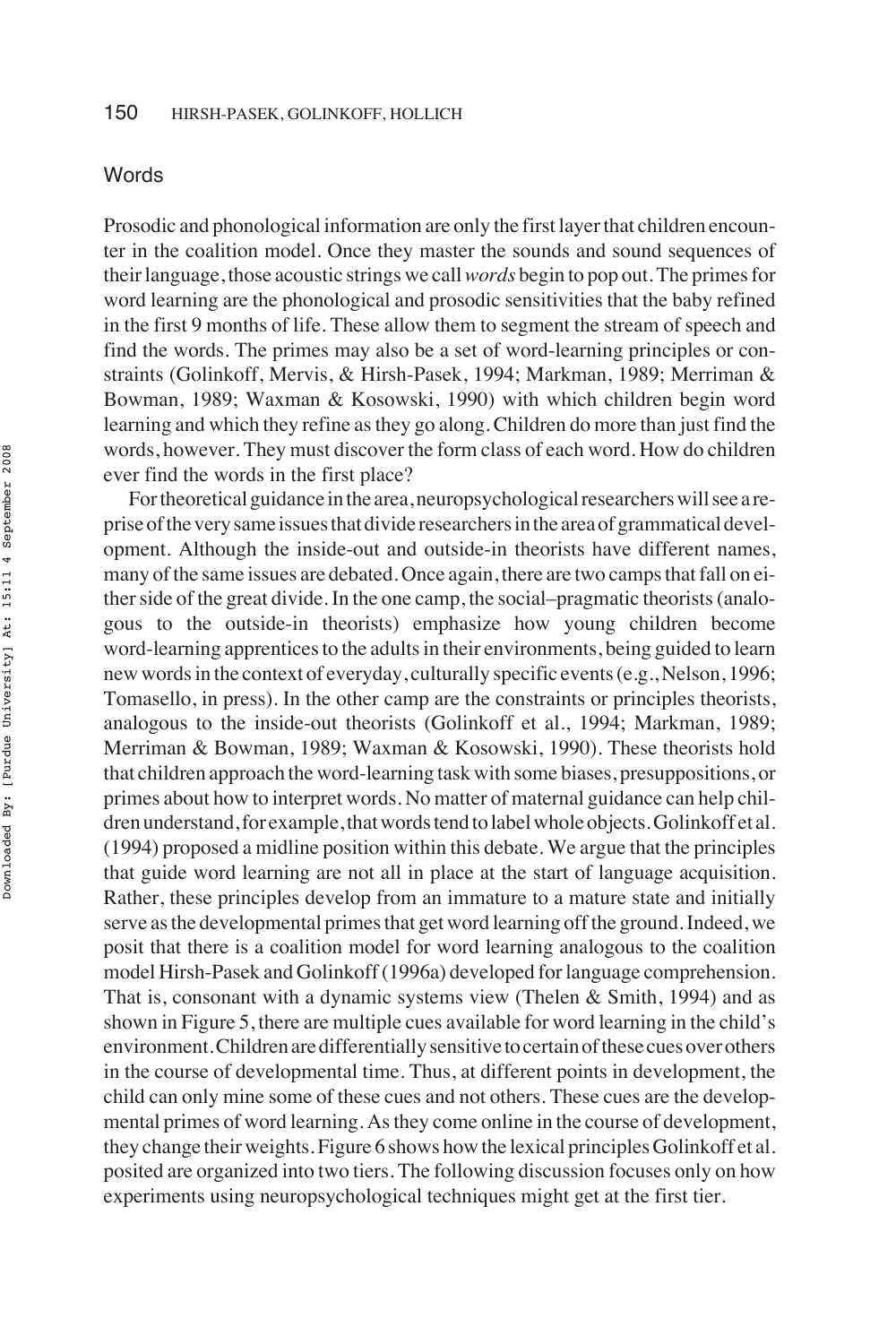

FIGURE 5 The coalition of cues available for word learning.



FIGURE 6 The two-tiered developmental lexical principles framework.

The most fundamental principle or prime for word learning (as Brown, 1958, noted)istheprincipleof*reference.*Thisprinciplestatesthatwordsmaptochildren's representations of objects, actions, and events. In Golinkoff et al.'s (1994) developmental lexical principles theory, reference starts out as an immature principle. At the start of word learning, words do not start out as symbols that stand for what they represent but are more like associates that go with what they represent. The difference is analogous to using the word *telephone* in the absence of the telephone to stand for the telephone versus associating the ring of the telephone with the instrument. Is there really a shift in the way early word meanings are represented in babies' brains? Could we find a way to ask whether the nature of the hookup between words and their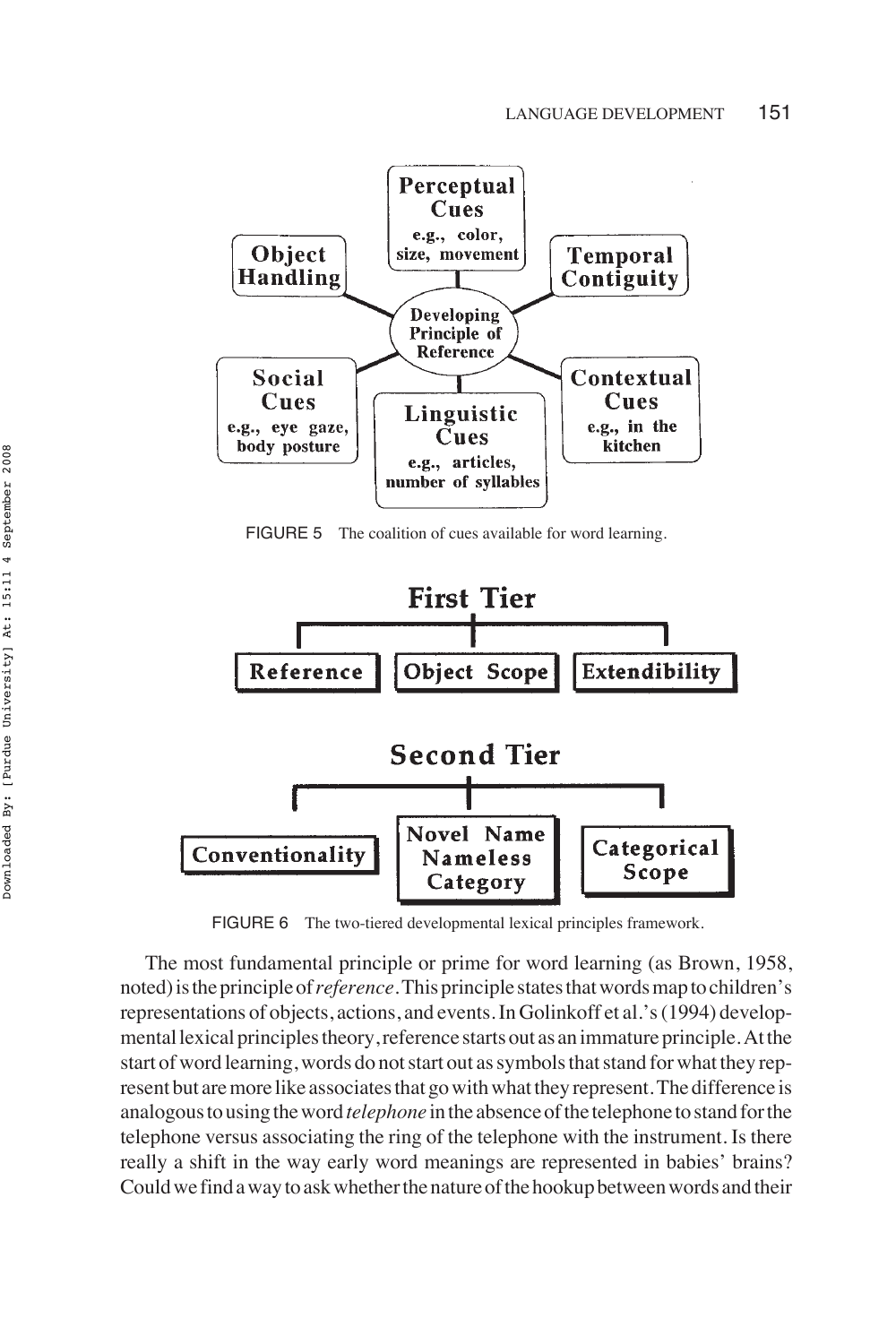meanings (cf. objects and their associated sounds) changes over the course of the 1st year of life? To study the origins of the principle of reference, we (Golinkoff, Hirsh-Pasek, & Hollich, 1999; Hollich, Hirsh-Pasek, & Golinkoff, in press) developed the 3-D IPLP described previously. In a series of experiments, we found that the cue of perceptual salience is extremely seductive for 12-month-olds. When presented with two objects, one boring and the other interesting, these babies will only learn the name of the interesting object. At this age, babies do not heavily weight social cues and cannot override the cue of perceptual salience to learn the name of the boring object. However, the influence of perceptual salience declines in weight until, by 19 and 24 months of age, it no longer determines whether a child will learn a word. Instead, social cues such as eye gaze (at which object the speaker is looking) come to have more and more importance in the word-learning coalition. Could neuropsychological techniques offer convergent data that demonstrate attention to different cues over time?

An additional first-tier principle is *extendibility*. This is the knowledge that a word does not label only the original exemplar but also a group of similar objects. As Molfese, Morse, and Peters (1990) have done in their work, this principle could be studied by teaching a new object label and testing the breadth of children's brain responses to nonidentical items in the same category. Are young babies' lexical categories narrower than those of older babies or are they the same? What effect does exposure to multiple representations of the same category during training have on brain responses? And, using brain responses, can we begin to narrow down when babies rely more on some features, such as shape, over others for generalizing a novel word?

Finally, the last first-tier word-learning principle is *object scope* (Markman, 1989, has a similar principle called *whole object*). Object scope has two components. First, it states that children will interpret a label as applying to a whole object and not to the action in which the object is involved. Second, it states that a label applies to a whole object over the parts or attributes of an object (e.g., color). Once again neuropsychological experiments could help trace the development of this principle. Young children would first be taught the name of a novel object that had some prominent part (or some unusual property). Will children show an ERP mismatch effect on hearing the name they have been taught and seeing only the prominent part of the original object? Will they show a mismatch effect on hearing the novel name and seeing another object that has the same unusual property as the original object? Clearly, there are an infinite number of exciting questions to address in the arena of how children at different ages learn words.

Learning a hookup between a referent and a word, however, is only part of the story of word learning. After children find a word, they have to discover what category it is in. Guided distributional learning is the method of choice as the baby begins to note the little particles or words that tend to precede or follow words of a certain class. Some researchers are already looking at neuropsychological data to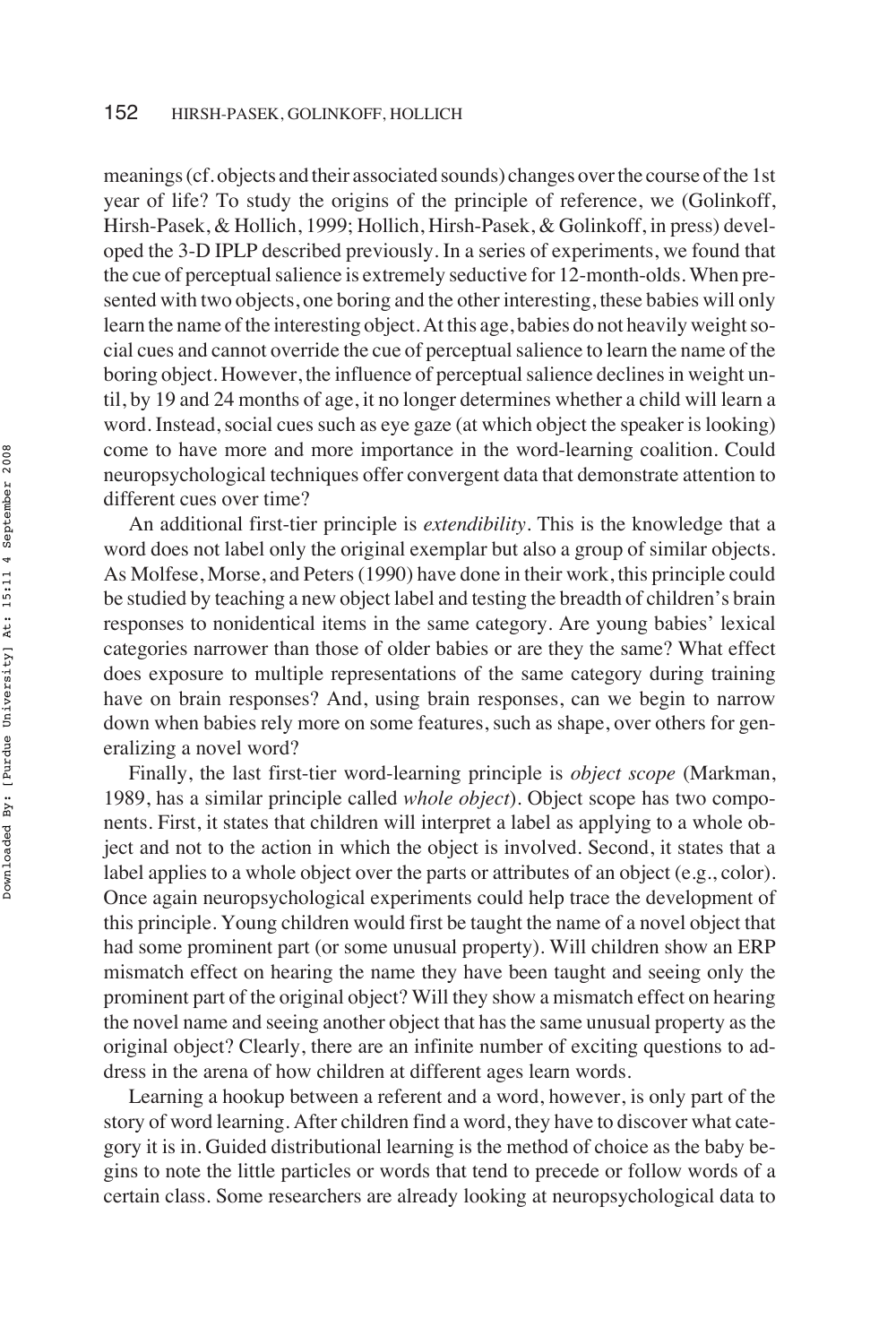examine whether and when infants begin to notice the word particles that signal part of speech. Shafer, Shucard, Shucard, and Gerken (in press), for example, used a tone-probe ERP method to show that by 11 months of age babies are sensitive to the phonological and distributional properties of the closed-class morpheme *the.* The tone-probe method assumes that lower amplitudes to tones played during passages means that more neuronal resources are being allocated to processing what is being heard. When a number of function words (e.g., *was, is, the, a*) were replaced by nonsense syllables (e.g., *ki, bu, ko, gu*), 11-month-olds (but not 10-month-olds) showed significantly lower amplitudes to the modified passage than to the natural passage. Thus, probably without understanding the function of *the* in the sentence, by 11 months of age babies are beginning to recognize and store repeated word forms that will presumably help them to segment the stream of speech and categorize the words that fall out.

The form-class category of a word can also be signaled by its syntactic role. Thus, babies will need to become sensitive to the syntactic frames that surround words to figure out the part of speech of the word. By around 2 years of age, we found in our lab that babies are sensitive to the syntactic frames that signal that a new word is a noun, adjective, or verb (Golinkoff, Schweisguth, & Hirsh-Pasek, 1992). Using Molfese et al.'s (1990) match–mismatch paradigm, early form-class sensitivity could be studied neuropsychologically.

There are also important transitions in the acquisition of the lexicon that could be profitably studied. Some of this work (Mills, Coffey-Corina, & Neville, 1997; Molfese, Wetzel, & Gill, 1993) has already begun. Studies in early word learning allow us to plot how children begin to break through the word barrier in lexical comprehension. Molfese et al. (1993) asked mothers what words their 12-month-old children knew and what words they did not know. Mills et al. (1997) asked the same question of mothers of children between 13 and 17 months of age. Mothers are apparently superb judges of their babies' comprehension capabilities at this early stage because babies' ERPs were reliably different for these two sets of words. Recall that at the tender ages of 12 and 13 months, most of these are not words that children can yet say. Thus, ERP data give us information about children's burgeoning language comprehension before they can produce more than one or two words. Many tantalizing questions remain. For example, what happens to the wave forms when these words enter into the children's production vocabularies? Once infants organize the articulatory and acoustic pieces for production, however imperfectly, do representations for these words in the brain change as well, with motor areas giving more of a response? How does the wave-form profile change over time as a word enters a child's comprehension vocabulary? How many exposures does it take at around 1 year of age for the wave form to change into the one for familiar words? Does the number of exposures needed for the word to give a familiar looking wave-form change with lexical development? Such questions are a fraction of those that could be addressed with current neuropsychological techniques.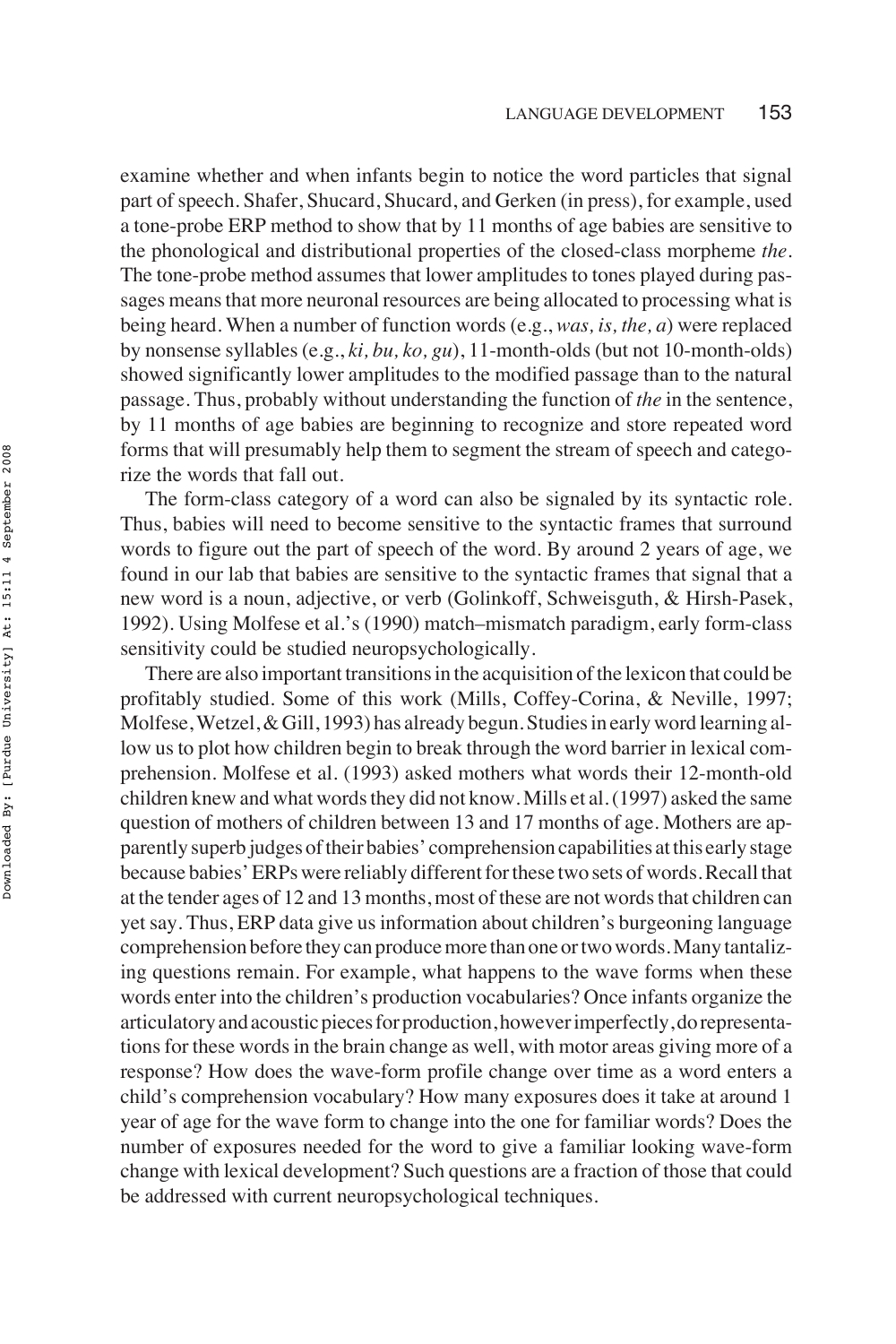#### 154 HIRSH-PASEK, GOLINKOFF, HOLLICH

In sum, the primes that feed into word learning are both the phonological forms that emerge from the prior phase of phonological and prosodic analysis as well as the immature word-learning principles. The process of guided distributional learning is a part of the word-learning story as children uncover the part of speech to which novel words belong and how they are to be used. Finally, there are any number of fascinating transitions that might be studied using neuropsychological techniques in the domain of early word learning and the principles that may guide it.

#### Syntactic Development

The nature of the primes forsyntactic development very much depend on one's theoretical camp. For example, inside-out theorists are likely to believe that children come by much of syntactic structure innately. Outside-in theorists emphasize how children construct grammar as they go along. In either case there are certain grammatical primes that are shared by every theory of language acquisition. One prime is attention to grammatical morphemes (e.g., *the, ing, s*). These closed-class grammatical elements were probably found through the guided distributional learning in the last phase.

A second prime is that children must pay attention to word order. Slobin (1985) wrote that "order is so essential to human language that an organism unequipped to notice and store sequential information could hardly acquire such systems" (p. 1192). Even in languages that are relatively order-free, such as Walpiri, which is spoken in Australia, particles that specify particular concepts are inserted in specific orders. Attention to order must therefore be a prime for syntactic learning.

Grammatical morphemes and functor words*.* There are words in the language, indeed in any language, that play primarily grammatical roles. These *closed-class words* are a relatively small class of words that do not often admit new members. Speakers of English, for example, do not invent new connectives or new prepositions, although they do invent new open-class words all the time (e.g., "Did you *fax* him?" "Isn't it *rad*?") Despite the fact that they are pronounced with low stress, closed-class words do the dirty work of holding sentences together. Consider the poem *Jabberwocky* by Lewis Carroll (1867):

Twas brillig, and the slithy toves did gyre and gimble in the wabe: All mimsy were the borogroves and the mome raths outgrabe. (lines 1–4)

Although Jabberwocky is filled with nonsense words it seems to make sense. Why? Despite the fact that the content, or *open-class words,* are unknown to us (*slithy, mome*), the grammatical morphemes surrounding them make them seem like English. These little words and particles on words serve as the glue that holds this nonsense poem together. For example, the conjunction *and* encourages us interpret what comes on either side of the *and* as entities or actions of some sort. The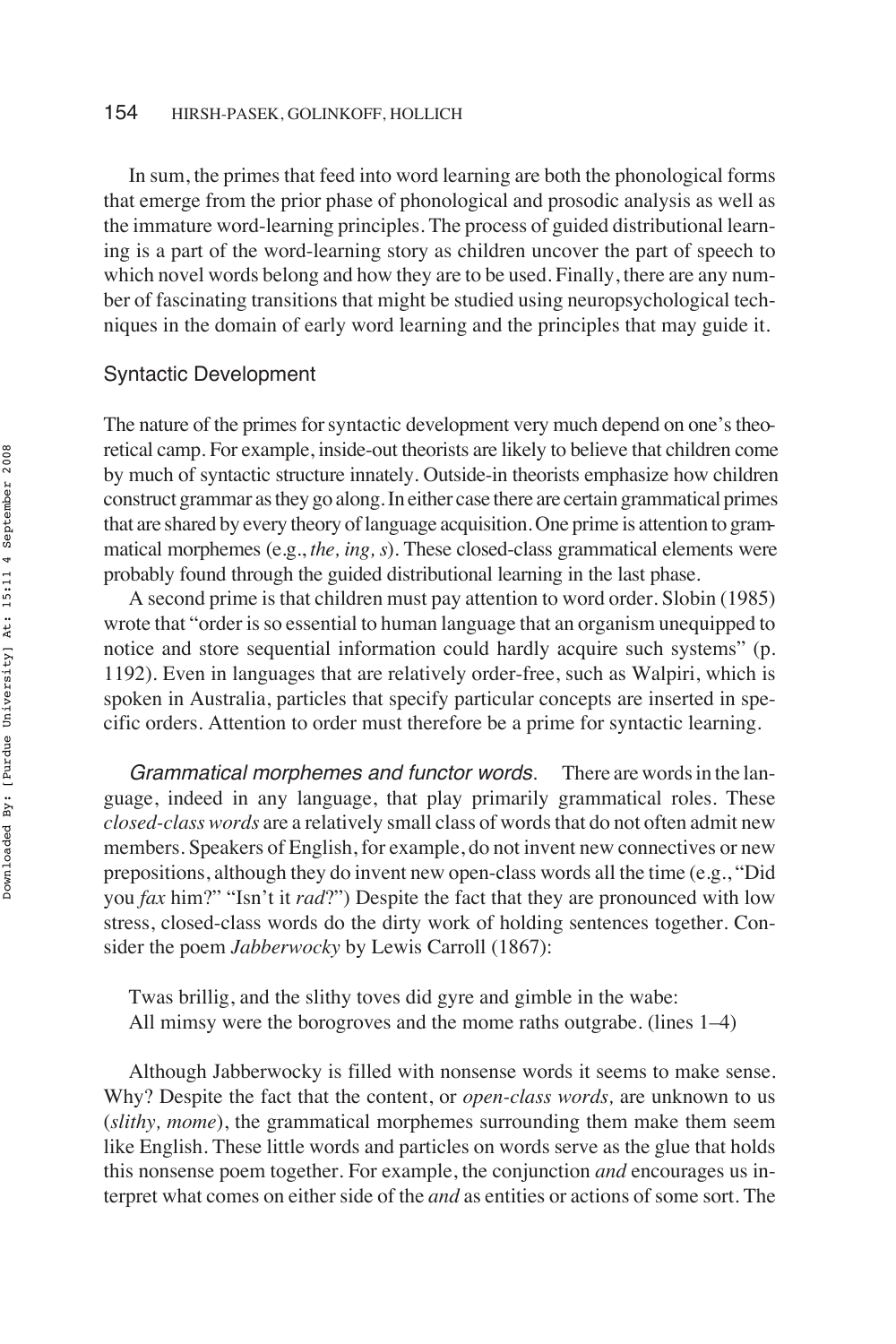article *the* that precedes the word *wabe,* for example, tips us off to the fact that what follows is a noun. The plural ending *s* on some of the words (*borogroves, toves*) also tells us that these new words are nouns. Given that *toves* is a noun, we are able to guess that the word *slithy* that precedes *toves* is an adjective. Therefore, although we are unsure of what this poem is saying, we can easily interpret it at some level by using the grammatical elements and particles that are so important for conveying meaning in English.

When do babies become sensitive to these grammatical elements and particles? When do babies know about their functions? Think of what babies would gain if they were aware of these elements even though they could not yet use them in their own speech. These little words and elements give us, as adults, important clues to what kinds of words they signal.

How could we test to see if babies not yet producing grammatical elements such as*the* and *ing* in their own speech are sensitive to them and expect them to be present? Take the article *the,* which is not included in children's two-word speech. Shady and Gerken (1995) conducted a study with 25-month-olds in which they showed babies picture books with four familiar pictures on each page (e.g., a dog, a chair, a book, and a truck). Babies were given one of four kinds of requests to point to a picture in the book. For example, the experimenter said one of the following:

- 1. "Find *the* dog for me!" (normal sentence).
- 2. "Find *was* dog for me!" (familiar English functor word used incorrectly; ungrammatical condition).
- 3. "Find *gub* dog for me!" (nonsense word; anomalous condition).
- 4. "Find dog for me!" (functor omitted altogether).

The first sentence then, provided a kind of baseline against which responses to the other types of sentences could be compared. Was the babies' ability to point to objects and animals disrupted when they heard a nonsense word or a misplaced grammatical morpheme instead of the expected *the?* If babies' ability to point to the pictures declined when they heard the strange commands, Shady and Gerken could argue that babies are aware of the article *the* even though it is not yet present in their own speech.

Not surprisingly, babies pointed to the requested picture with the greatest success when they were asked with the normal sentence (#1). Babies were correct 86% of the time, an excellent performance for toddlers! Their next greatest success (75% correct) was with the sentence in which *the* was omitted altogether (#4). Thus, babies seem to have noticed that the obligatory *the* was omitted but it did not seem to disrupt comprehension very much. What did bother them, however, and seriously disrupted their ability to point to the correct picture, were sentences containing a misplaced but perfectly legal word of English (#2) as well as the presence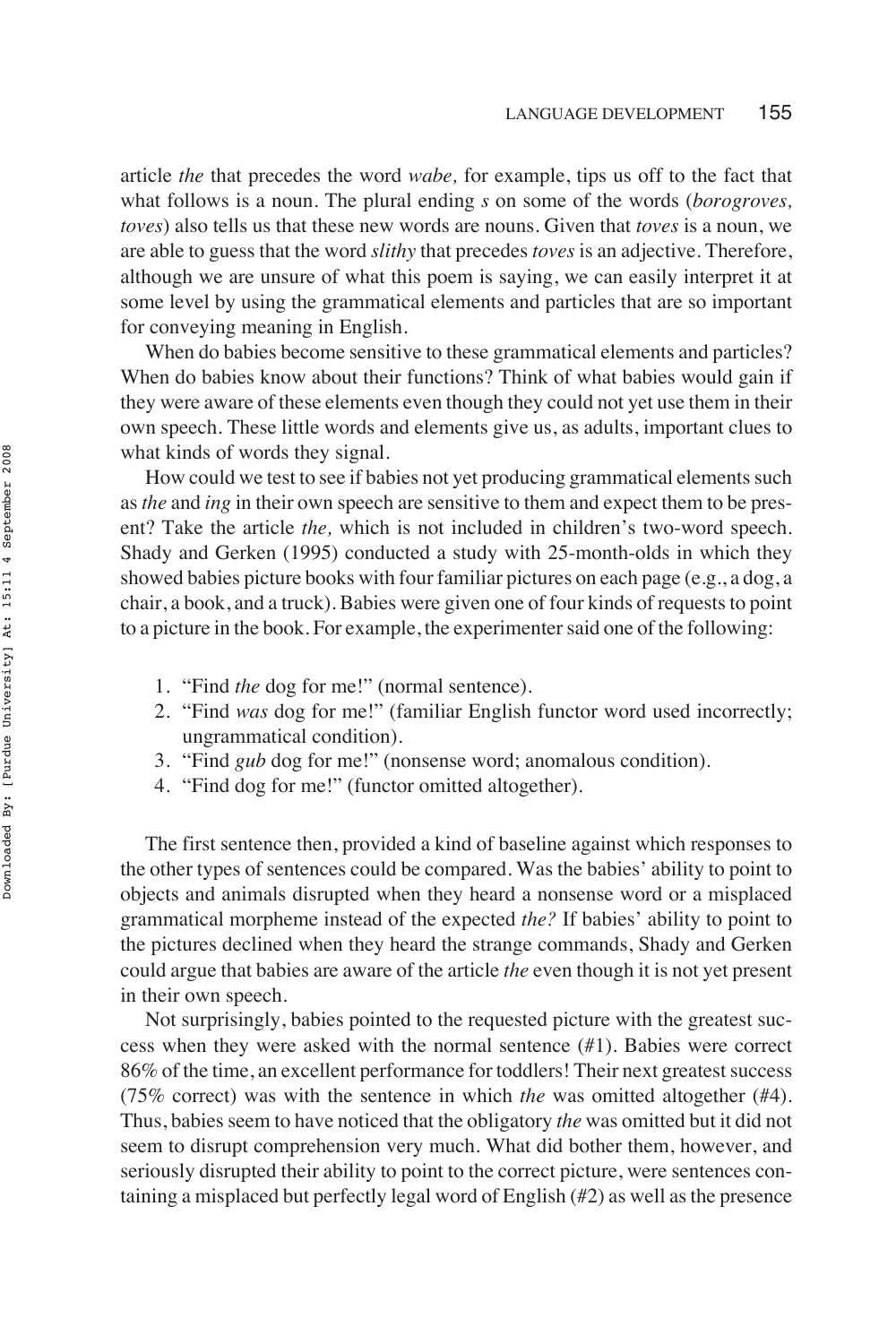of a nonsense word (#3) where *the* belonged. To those questions, they were only able to get 56 and 39% correct, respectively.

These are intriguing findings. They suggest that, although children are not yet saying articles, they expect them to be there. They notice when they are missing, and they notice when a word they have heard many times before (*was*) is used inappropriately. Furthermore, they are seriously distracted (39% correct) when a nonsense syllable takes the slot reserved for *the.* Once again, using the route of comprehension, there is evidence that babies are far more sensitive to language and its nuances than they show us in their language productions. What would parallel neuropsychological data show? Can we extend this work and the work of Shafer et al. (in press) to test babies' sensitivity to the grammatical morpheme *the* in sentential context?

Perhaps sensitivity to *the* is to be expected because it is so common in speech. Perhaps if we were to test for other grammatical elements, especially ones that get tacked onto words rather than are freestanding like *the,* babies would not appear to be quite so precocious. Could we show, for example, that babies are sensitive to a particle such as*ing* that gets attached to the ends of verbs? Golinkoff, Hirsh-Pasek, and Schweisguth (in press) have examined that very question. Using the IPLP, children between the ages of 18 to 21 months who were not yet producing *ing* in their own speech, were shown four pairs of actions carried out by the same woman. The female voice emanating from the center of the screens exhorted children in infant-directed speech, "Find dancing! Where's dancing?" This was the normal, control condition, and, for us to make sense of the rest of the conditions that contained manipulations of *ing,* children had to show us that they comprehended *dancing* and *waving.* Two other groups of toddlers saw the same videotapes and heard either "Find dancely! Where's dancely?" or "Find dancelu! Where's dancelu?" *ly* is an acceptable English morpheme used on adverbs. However, it does not appear on the ends of verbs. Would children's sentence processing be disrupted in the *ly* condition, thereby indicating that they detected the anomaly of the misplaced *?*  $*lu*$ *, on the other hand, is a nonsense syllable that is not a familiar* morpheme and cannot end an English word. Would children's sentence comprehension be further disrupted in the presence of a nonsense ending?

Children had no trouble comprehending the sentences containing the normal verbs (e.g., *dancing*). They watched the matching screen significantly more than the nonmatching screen. In the *ly* condition, they detected the inappropriate placement of *ly* at the end of a verb. They did this by systematically watching the nonmatch (*turning*) during the first pair of verbs and then by watching the match for the remaining three pairs of verbs. It was as if children decided that *ly* could end English verbs, after all. The children who heard *lu* had their comprehension of these familiar verbs disrupted throughout testing. They paid no more attention to the matching than to the nonmatching screen. Taken together, these results tell us that, prior to the time when children are producing *ing,* they are already analyzing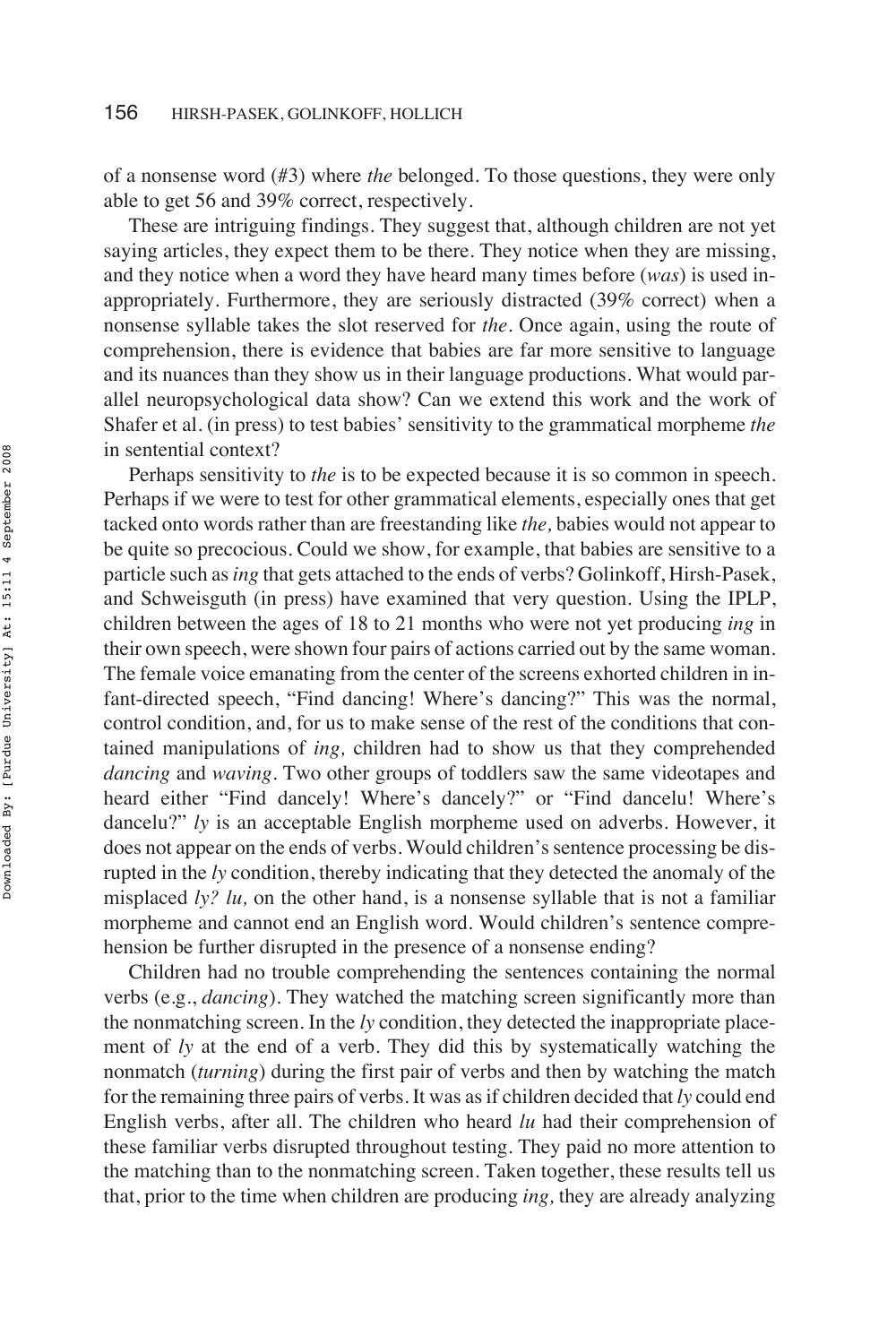it. Furthermore, they seem to be distinguishing the word stem from the grammatical ending. If they were just relying on the stem of the verb (e.g., *dance*), they would match the matching screen in all conditions, ignoring the endings. Thus, we have evidence from yet another study that children not yet producing a morphological structure, in this case a bound morpheme, are aware of it and are analyzing it before they produce it.

Both of these studies, Shady and Gerken's (1995) on *the* and Golinkoff et al.'s (in press) on *ing,* beg to be followed up using neuropsychological techniques. Would brain responses to sentences paired with short videos of action be different if the verb used was normal, ungrammatical, or anomalous? Would the brain show us a distinct response to such conditions in babies this young or younger?

Apparently the answer is *yes.* The data just described are supplemented beautifully by an ERP data conducted by Mills and Neville (1996) on function words. Using babies 20 months of age, Mills and Neville found that closed-class words such as *more* and *mine* are treated differently in the brain than open-class words, depending on the size of the baby's vocabulary. Babies with vocabularies greater than the 50th percentile on the MacArthur Inventory—babies who had already had their vocabulary spurt—had ERPs that differed by 200 msec after word onset to these classes of words. Babies who had MacArthur scores below the 50th percentile and knew fewer than 100 words did not show ERP differences to open and closed-class words, although all babies knew all the words used.

Notice how well these three studies converge. Taken together, their findings suggest a precocious sensitivity to grammatical morphemes, to grammatical primes, that is not necessarily reflected in production until months later.

Sensitivity to word order. The second prime for grammatical learning is attention to order information. Hirsh-Pasek and Golinkoff (1996a) found, using the IPLP, that babies between the ages of 16 to 18 months, some of whom had only two words in their productive vocabulary, were sensitive to word order in five- and six-word sentences.

Babies saw the same action taking place on each screen but with who was doing what to whom reversed. On one screen, for example, Big Bird was tickling Cookie Monster while on the other screen Cookie Monster was tickling Big Bird. The linguistic stimulus (e.g., "See Big Bird is tickling Cookie Monster!") matched only one of these highly similar events. If babies understood the linguistic stimulus, they should watch the event that matched what they were hearing longer than the event that did not match. Results indicate that this is just what infants did; they watched the matching screen over four pairs of different events, regardless of how advanced their language was. When do children attain this sensitivity? If neuropsychological techniques could be used to expand our understanding of children's attention to word order, we would be on the road to tracing the development of the first syntactic device English-reared children use in their own speech. Does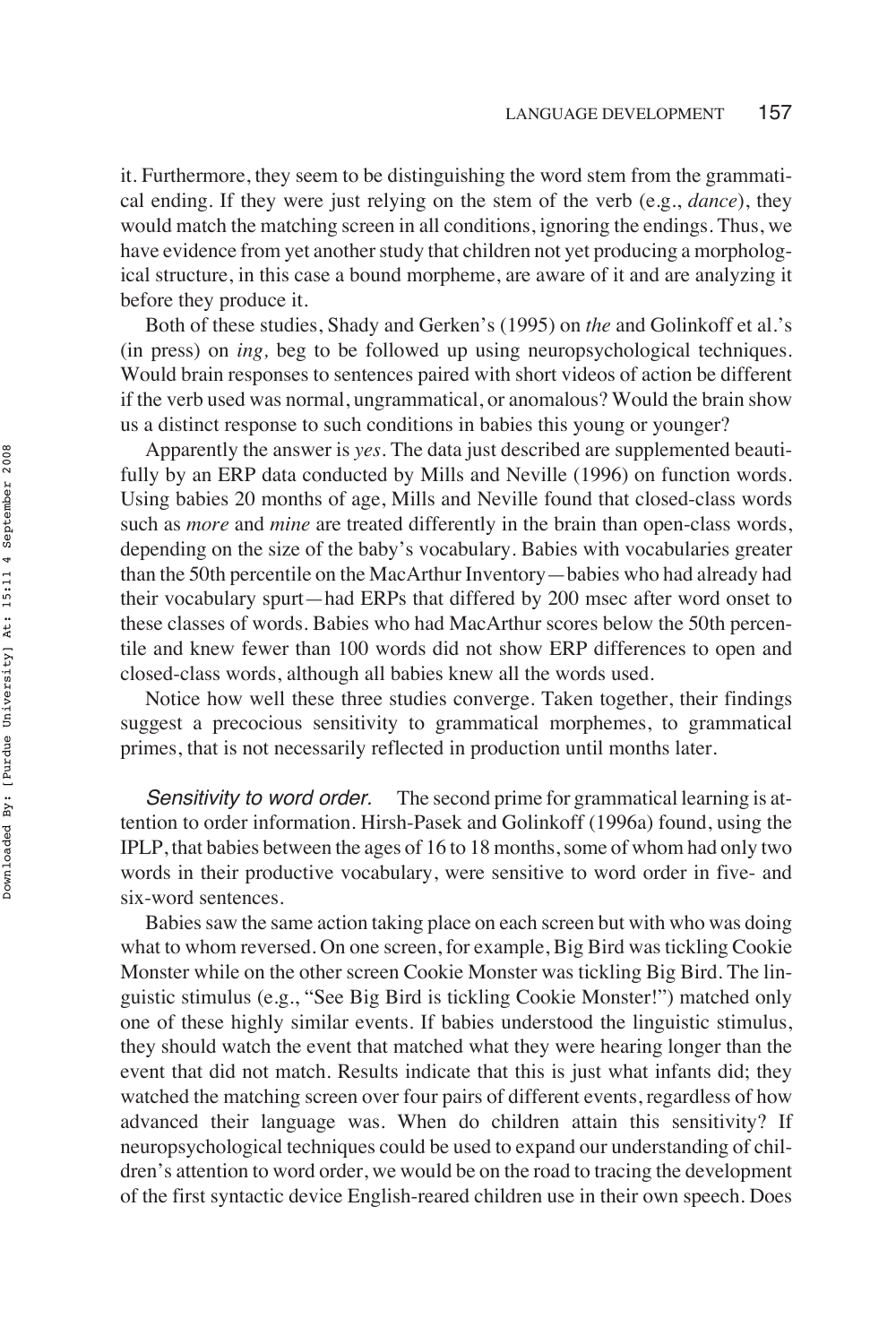this capability only emerge after children have attained a certain number of receptive vocabulary items? Does this capability herald another transition into grammatical comprehension?

Notice that if babies pay attention to word order and to closed-class morphemes, they have two predictable and reliable cues to syntactic structure. Armed with these primes and supplemented by guided distributional learning, children could go pretty far in constructing the grammar of their language.

What transitions are ripe for examination using neuropsychological techniques in grammatical learning? Let us return to the "Mommy sock" utterance for some clues. Almost 30 years later, there is still no definitive answer to this question of structure, although we have come at least part way. The Cookie Monster study (Hirsh-Pasek & Golinkoff, 1996a) shows that children at least seem to be able to use semantic relations in interpreting sentences. We can therefore rule out the possibility that children are simply putting words together with no underlying structure at all.

Can we say whether babies are using syntactic relations such as subject and object or do babies have to transition into this level? If they respond to passive sentences, such as "Where's Big Bird being tickled by Cookie Monster?" where the action roles are the same but the subject of the sentence is no longer in the first position, we would say *yes.* This is an important transition in grammatical learning, and it poses a central question that remains in the study of grammatical development. When, as Gleitman (1981) wrote, does the tadpole of semantics turn into the frog of syntax or is it frogs all the way down? Neuropsychological data could be very informative on this question.

In sum, there is evidence that children begin learning grammar armed at least with the developmental primes of grammatical morphemes and sensitivity to order. Neuropsychological data could add greatly to our understanding of how grammatical development proceeds and help us to resolve long-standing as well as newer questions about grammatical capabilities.

# CONCLUSION: FINDING THE MISSING NEUROPSYCHOLOGICAL PIECES FOR THE LANGUAGE DEVELOPMENT PUZZLE

Our position is that there are any number of fascinating issues in the field of language acquisition that can be attacked using brain response data. However, we must also offer three caveats that speak to the same point. First, if neuropsychological data are to be incorporated into the mainstream of language acquisition, researchers must be educated on how these data are collected and what they mean. Researchers who work outside the area are sometimes distrustful of neuropsychological data and need to be shown, both in presentations at meetings and in the literature, about how useful such data can be to the study of language acquisition.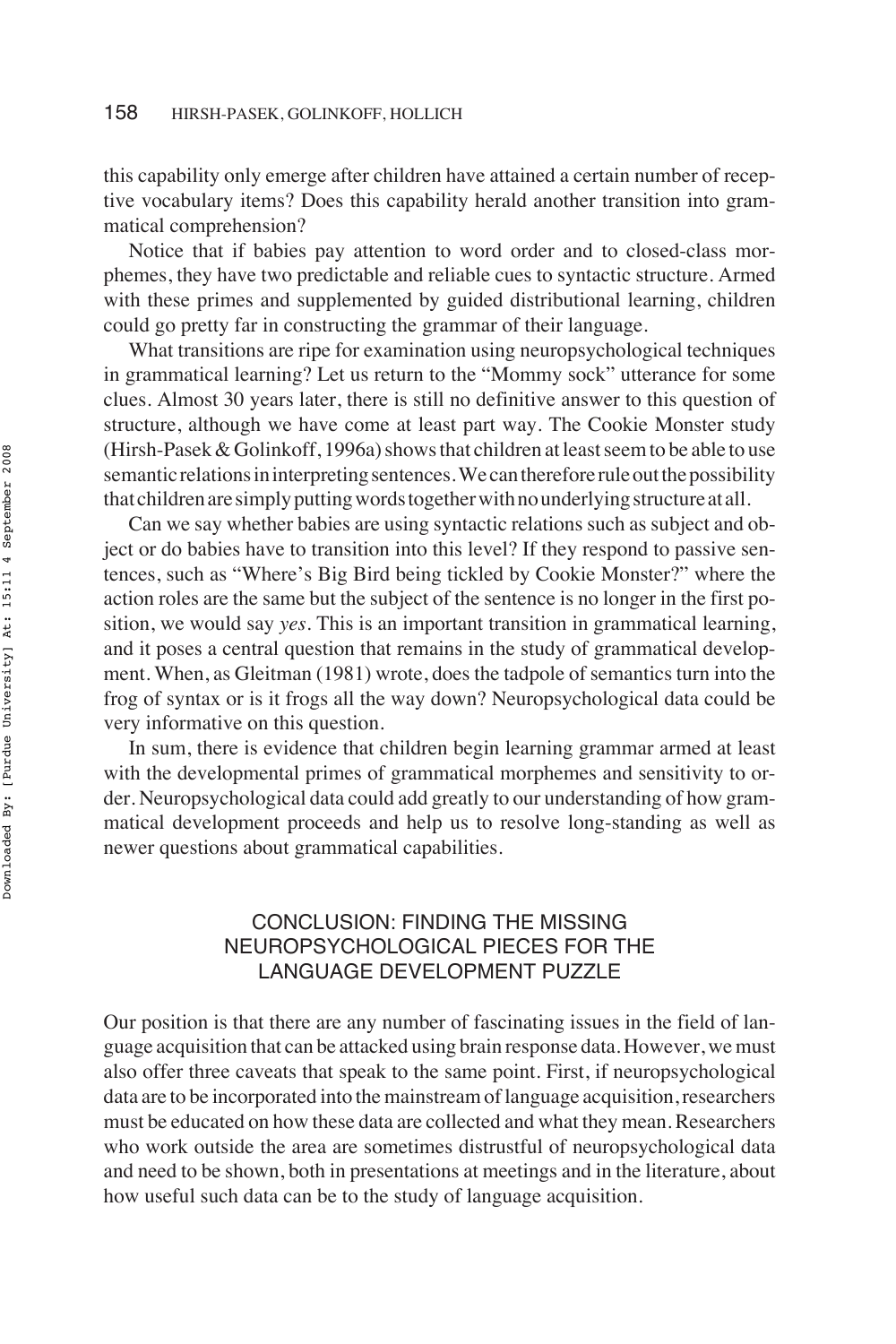Second, to maximize the important research emerging from a number of laboratories, this research should be squarely placed within the latest theorizing in language acquisition and in journals (e.g., *Journal of Child Language*) that are read by the majority of researchers who work in the area of language acquisition.

Third and finally, collaboration across laboratories that use behavioral and neuropsychological measures is a prime way to accomplish the lofty goals detailed herein. Such collaboration would also allow for the convergence of methods that is so powerful in focusing on a common problem. In addition, corroboration and extension of behavioral data with neuropsychological measures would go a long way toward demonstrating the utility of neuropsychological studies.

The potential that neuropsychological studies have for broadening our understanding of old as well as new problems in the field of language acquisition is enormous. Allow us to assume an optimistic vantage point. Data resulting from applications of the headturn preference procedure, the IPLP (and its new 3-D variant), and the match–mismatch habituation method have forced us to rethink the developmental primes and transitions underlying language development. Perhaps neuropsychological data can be the next wave of innovation, prompting the field to modify further our theories of language acquisition by enriching the picture of early development in significant and informative ways. Neuropsychological data could provide the field with some of the missing pieces needed to put the puzzle of language acquisition together.

### ACKNOWLEDGMENTS

Grant #SBR9615391 from the National Science Foundation to Kathy Hirsh-Pasek and Roberta Michnick Golinkoff and grant #HD25455–07 NICHHD to Kathy Hirsh-Pasek sponsored the participation of the authors. Order of authorship for Kathy Hirsh-Pasek and Roberta Michnick Golinkoff is purely arbitrary.

We thank Dennis Molfese for inviting us to make the presentation on which this article is based to the Developmental Neuropsychology group at the International Conference on Infant Studies in Atlanta, GA, in April, 1998. We thank Colin Phillips for his input.

#### **REFERENCES**

Bloom, L. (1970). *Language development: Form and function in emerging grammars.*Cambridge, MA: MIT Press.

- Brown, R. (1958). *Words and things.* Glencoe, IL: Free Press.
- Carroll, L. (1867). *Alice in wonderland.* Garden City, NY: Junior Deluxe Editions.

Chomsky, N. (1964). Formal discussion. In U. Bellugi & R. Brown (Eds.), *The acquisition of language* (pp. 35–39). *Monographs of the Society for Research in Child Development, 29*(1, Serial No. 92).

Eimas, P., Siqueland, E. R., Jusczyk, P. W., & Vigorito, J. (1971). Speech perception in infants. *Science, 171,* 303–306.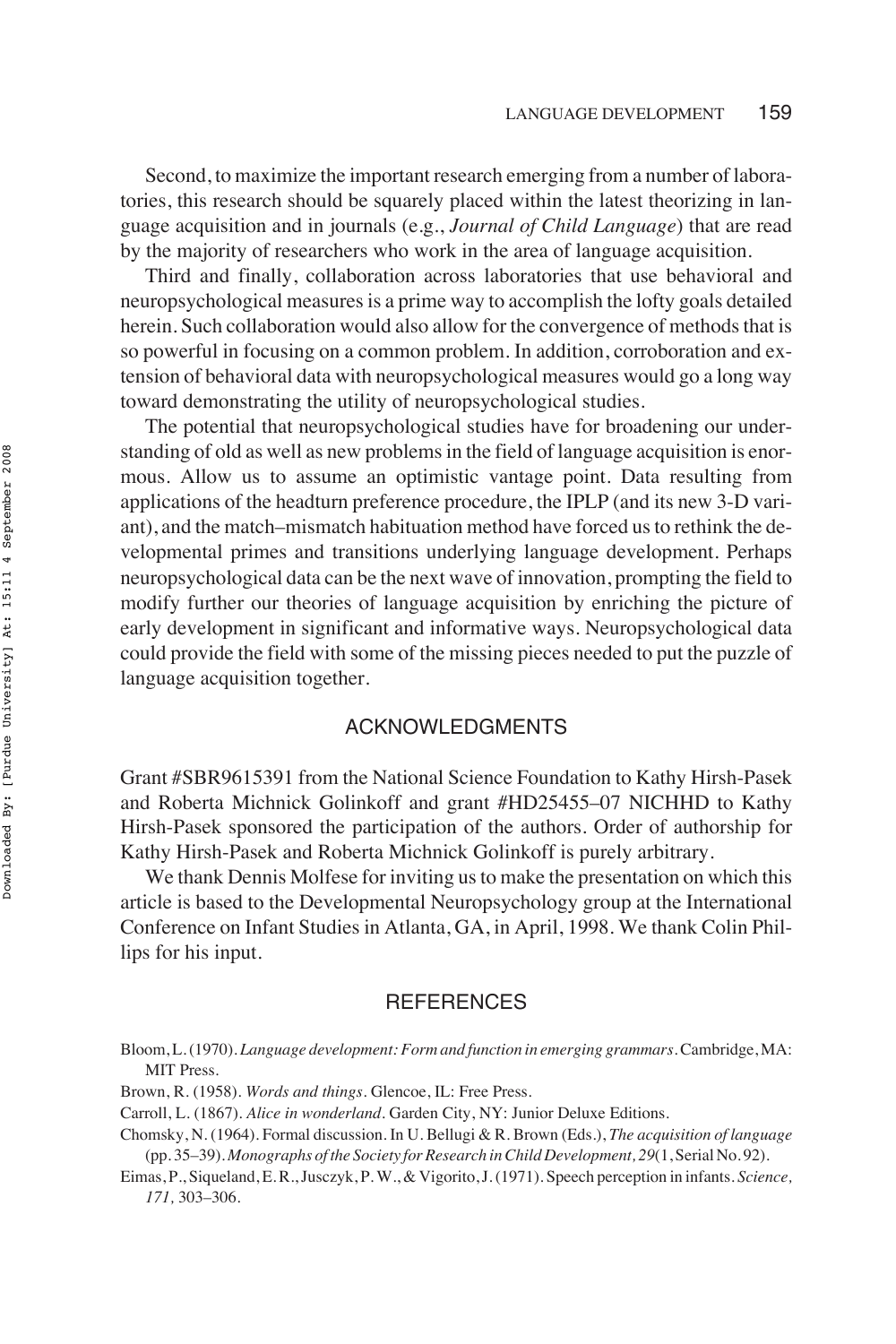- Elman, J. L., Bates, E. A., Johnson, M. H., Karmiloff-Smith, A., Parisi, D., & Plunkett, K. (1996). *Rethinking innateness: A connectionist perspective on development.* Cambridge, MA: MIT Press.
- Fagan, J. (1971). Infant recognition memory for a series of visual stimuli. *Journal of Experimental Child Psychology, 11,* 244–250.
- Fagan, J., Singer, L., Montic, J., & Shepard, P. (1986). Selective screening device for the early detection of normal or delayed cognitive development in infants at risk for later mental retardation. *Pediatrics, 78,* 1021–1026.
- Fernald, A. (1985). Four-month-old infants prefer to listen to motherese. *Infant Behavior and Development, 8,* 181–195.
- Fernald, A. (1989). Intonation and communicative intent in mothers' speech to infants: Is the melody the message? *Child Development, 60,* 1497–1510.
- Fraser, C., Bellugi, U., & Brown, R. (1963). Control of grammar in imitation, comprehension, and production. *Journal of Verbal Learning and Verbal Behavior, 2,* 121–135.
- Friederici, A. D., & Wessels, J. M. I. (1993). Phonotactic knowledge and its use in infant speech perception. *Perception & Psychophysics 54,* 287–295.
- Gleitman, L. R. (1981). Maturational determinants of language growth. *Cognition, 10,* 103–114.
- Gogate, L. J., & Bahrick, L. E. (1998). Intersensory redundancy facilitates learning of arbitrary relations between vowel sounds and objects in seven-month-old infants. *Journal of Experimental Child Psychology, 69,* 133–149.
- Golinkoff, R. M., Hirsh-Pasek, K., Cauley, K. M., & Gordon, L. (1987). The eyes have it: Lexical and syntactic comprehension in a new paradigm. *Journal of Child Language, 14,* 23–45.
- Golinkoff, R. M., Hirsh-Pasek, K., & Hollich, G. (1999). Emerging cues for word learning. In B. MacWhinney (Ed.), *The emergence of language* (pp. 305–331)*.* Mahwah, NJ: Lawrence Erlbaum Associates, Inc.
- Golinkoff, R. M., Hirsh-Pasek, K., & Schweisguth, M. A. (in press). A reappraisal of young children's knowledge of grammatical morphemes. In J. Weissenborn & B. Hoehle (Eds.), *Approaches to bootstrapping: Phonological, syntactic and neurophysiological aspects of early language acquisition.* Amsterdam: Benjamins.
- Golinkoff, R. M., & Markessini, J. (1980). "Mommy sock:" The child's understanding of possession as expressed in two-noun phrases. *Journal of Child Language, 7,* 119–136.
- Golinkoff, R. M., Mervis, C. V., & Hirsh-Pasek, K. (1994). Early object labels: The case for a developmental lexical principles framework. *Journal of Child Language, 21,* 125–155.
- Golinkoff, R. M., Schweisguth, M. A., & Hirsh-Pasek, K. (1992, April). *Young children can use linguistic information to assign novel words to syntactic categories.* Paper presented at the International Conference on Infant Studies, Miami, FL.
- Hirsh-Pasek, K., & Golinkoff, R. M. (1996a). *The origins of grammar.* Cambridge, MA: MIT Press.
- Hirsh-Pasek, K., & Golinkoff, R. M. (1996b). The preferential looking paradigm reveals emerging language comprehension. In D. McDaniel, C. McKee, & H. Cairns (Eds.), *Methods for assessing children's syntax* (pp. 105–124). Cambridge, MA: MIT Press.
- Hirsh-Pasek, K., Kemler-Nelson, D. G., Jusczyk, P. W., Cassidy, K. W., Druss, B., & Kennedy, L. (1987). Clauses are perceptual units for young infants. *Cognition, 26,* 269–286.
- Hollich, G., Hirsh-Pasek, K., & Golinkoff, R. M. (1998). Introducing the 3-D intermodal preferential looking paradigm. In C. Rovee-Collier (Ed.), *Advances in infancy research* (Vol. 12, 355–374). Greenwich, CT: Ablex.
- Hoskins, S., Golinkoff, R. M., Chung, H., Hirsh-Pasek, K., & Rocroi, C. (1998). *32- to 35-month-olds can discriminate novel minimal pairs.* Washington, DC: American Psychological Society.
- Jusczyk, P. W. (1997). *The discovery of spoken language.* Cambridge, MA: MIT Press.
- Jusczyk, P. W., & Aslin, N. (1995). Infants' detection of sound patterns of words in fluent speech. *Cognitive Psychology, 29,* 1–23.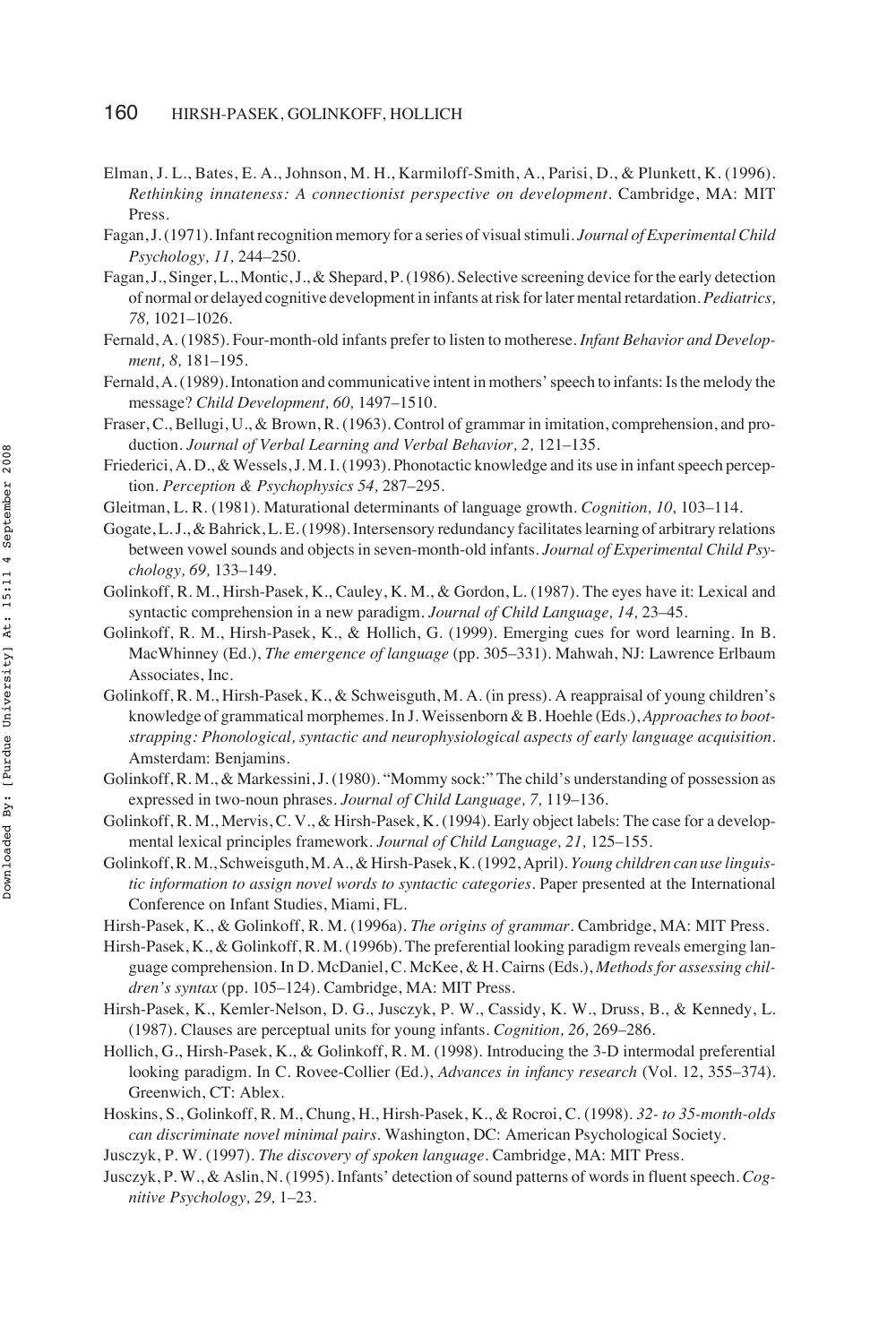- Jusczyk, P. W., Friederici, A. D. Wessels, J., Svenkerud, V. Y., & Jusczyk, A. M. (1993). Infants' sensitivitytothesoundpatternsofnativelanguagewords. *JournalofMemoryandLanguage32,*402–420.
- Jusczyk, P. W., Luce, P. A., & Charles-Luce, J. (1994). Infants' sensitivity to phonotactic patterns in the native language. *Journal of Memory and Language, 33,* 630–645.
- Karmiloff-Smith, A. (1992). *Beyond modularity.* Cambridge, MA: MIT Press.
- Mandel, D. R., Jusczyk, P. W., & Pisoni, D. B. (1995). Infants' recognition of the sound patterns of their own names. *Psychological Science, 6,* 314–317.
- Marantz, A., Phillips, C., McGinnis, M., Yellin, E., Manuel, S., Wexler, K., Poeppel, D., Roberts, T., Rowley, H., Sugishita, M., Sekimoto, S., & Yoneda, K. (1996, April). *A cross-linguistic perspective on phoneme perception using magnetic mismatch fields.* Paper presented at the meeting of the Cognitive Neuroscience Society, San Francisco.
- Markman, E. M. (1989). *Categorization and naming in children.* Cambridge, MA: MIT Press.
- McDaniel, D., McKee, C., & Cairns, H. S. (1996). *Methods for assessing children's syntax.* Cambridge, MA: MIT Press.
- Merriman, W. E., & Bowman, L. (1989). The mutual exclusivity bias in children's word learning. *Monographs of the Society for Research in Child Development, 54*(3–4, Serial No. 220).
- Mills, D. L., Coffey-Corina, S., & Neville, H. J. (1997). Language comprehension and cerebral specialization from 13 to 20 months. *Developmental Neuropsychology, 13,* 397–445.
- Mills, D. L., & Neville, H. J. (1996, September). *Development of cerebral specialization for open and closed class words during primary language acquisition.* Paper presented at the Role of Prosody in Child Speech Workshop, Berlin, Germany.
- Molfese, D. L., & Betz, J. C. (1988). Electrophysiological indices of the early development of lateralization for language and cognition and their implications for predicting later development. In D. L. Molfese & S. J. Segalowitz (Eds.), *Brain lateralization in children: Developmental implications* (pp. 171–190). New York: Guilford.
- Molfese, D. L., Freeman, R. B., Jr., & Palermo, D. S. (1975). The ontogeny of lateralization for speech and nonspeech stimuli. *Brain and Language, 2,* 356–368.
- Molfese, D. L., Morse, P. A., & Peters, C. J. (1990). Auditory evoked responses to names for different objects: Cross-modal processing as a basis for infant language acquisition. *Developmental Psychology, 26,* 780–795.
- Molfese, D. L., Wetzel, W. F., & Gill, L. A. (1993). Known versus unknown word discriminations in 12-month-old human infants: Electrophysiological correlates. *Developmental Neuropsychology, 9,* 241–258.
- Nelson, K. (1996). *Language in cognitive development.* New York: Cambridge University Press.
- Saffran, J. R., Aslin, R. N., & Newport, E. L. (1996). Statistical learning by 8-month-old infants. *Science, 274,* 1926–1928.
- Shady, M., & Gerken, L. (1995). Grammatical and caregiver cues in early sentence comprehension. In E. V. Clark (Ed.), *The proceedings of the Twenty-sixth Annual Child Language Research Forum* (pp. 94–103). Stanford, CA: Center for the Study of Language and Information.
- Shafer, V. L., Shucard, D. W., Shucard, J. L., & Gerken, L. A. (in press). An electrophysiological study of infants' sensitivity to the sound patterns of English speech. *Journal of Speech and Hearing Research.*
- Shipley, E. F., Smith, C. S., & Gleitman, L. R. (1969). A study in the acquisition of language: Free responses to commands. *Language, 45,* 322–342.
- Silverstein, S. (1976). *The missing piece.* New York: Harper.
- Slobin, D. I. (1985). Crosslinguistic evidence for the language-making capacity. In D. I. Slobin (Ed.), *The crosslinguistic study of language acquisition: Vol. 2. Theoretical issues* (pp. 1157–1256). Hillsdale, NJ: Lawrence Erlbaum Associates, Inc.
- Smith, L. B., & Thelen, E. (1993). *A dynamic systems approach to development: Applications.* Cambridge, MA: MIT Press.